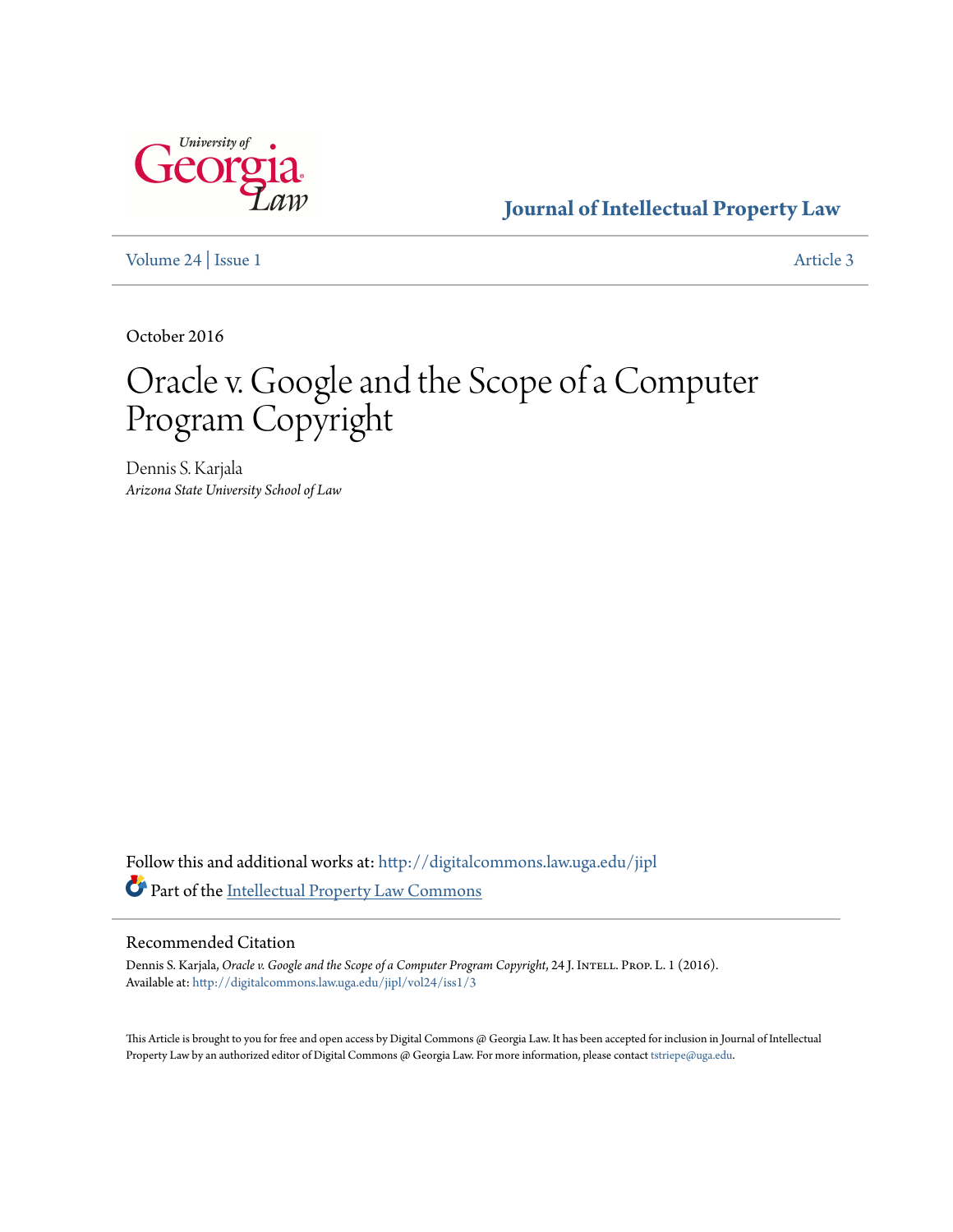# **JOURNAL OF INTELLECTUAL PROPERTY LAW**

| VOLUME 24 |  |
|-----------|--|
|           |  |

FALL 2016 NUMBER 1

# **ARTICLES**

# *ORACLE V. GOOGLE* **AND THE SCOPE OF A COMPUTER PROGRAM COPYRIGHT**

*Dennis S. Karjala*\*

#### TABLE OF CONTENTS

\* Jack E. Brown Professor of Law, Arizona State University.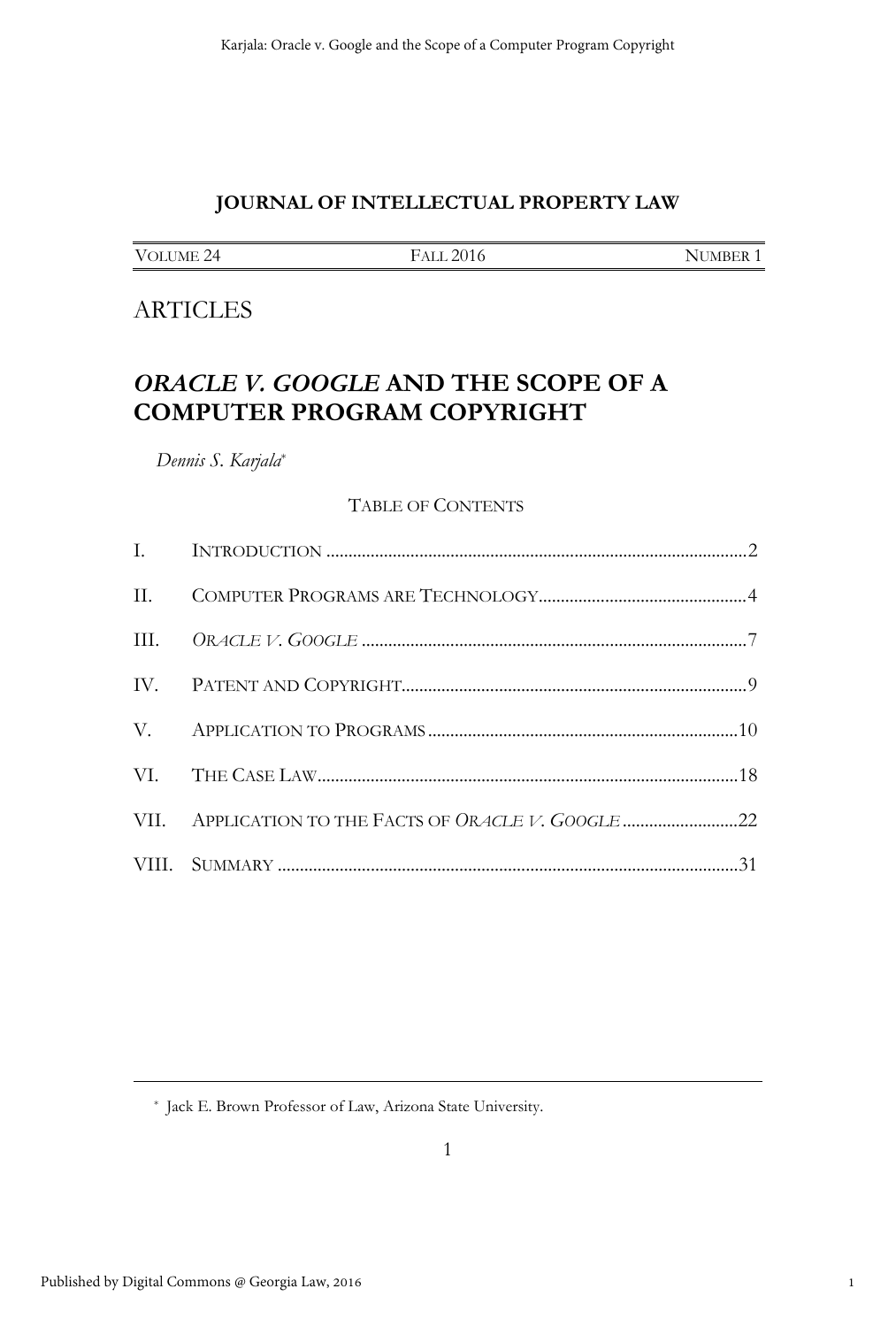#### I. INTRODUCTION

Copyright law protects the expression of an idea but not the idea expressed. Everybody knows that. The problem has always been that nobody knows or can articulate what parts of a work constitute "expression" and what parts constitute "idea." For traditional copyright subject matter like books, art, and music, courts and scholars typically look to the "creative" aspects of the work and the availability of a variety of ways of expressing the same idea.1 Decisions are largely ad hoc2 and nuances have developed depending on the type of work at issue.3

Many courts have addressed the problem of determining the scope of copyright protection in a computer program in the same ways they have long used for traditional copyright subject matter.<sup>4</sup> In fact, however, computer programs offer at least one example in which copyright doctrine, statutory language, and fundamental notions of intellectual property policy all lead to a clear and consistent result that gives less protection to program structure than, say, copyright in a fictional story: Copyright in a computer program should be limited to literal program *code* and close paraphrases of program code. The reason is that computer programs are technological subject matter masquerading as copyright-protected literary works.5 Intellectual property law has always treated art and technology differently, and maintaining patent's general role in protecting technology while accomplishing the antimisappropriation congressional purpose of placing program code under copyright can only be achieved by appropriate limitation of the scope of the program copyright.6

<sup>1</sup> Montgomery County Ass'n of Realtors, Inc. v. Realty Photo Master Corp., 878 F. Supp. 804, 810 (D. Md. 1995), *aff'd per curiam*, 91 F.3d 132 (4th Cir. 1996) (marketing "puffery" added to multiple real estate listings is not factual and supplies the necessary creativity for copyrightability); Stern v. Does, 978 F. Supp. 2d 1031, 1041 (C.D. Cal. 2011) (copyright protectability of a very short textual work depends on the presence of creativity).

<sup>&</sup>lt;sup>2</sup> E.g., Peter Pan Fabrics, Inc. v. Martin Weiner Corp., 274 F.2d 487, 489 (2d Cir. 1960) ("The test for infringement of a copyright is of necessity vague [and] . . . [d]ecisions must therefore inevitably be ad hoc."). 3 *See infra* notes 39–40 and accompanying text. 4 Whelan Associates, Inc. v. Jaslow Dental Laboratory, Inc., 797 F.2d 1222 (3d Cir. 1986)

might be thought of as the beginning of this approach. The district court decision in Lotus Development Corp. v. Paperback Software Int'l, 740 F. Supp. 37 (D. Mass. 1990) is another. *Lotus v. Paperback* is critically analyzed in notes 42–44 and accompanying text *infra*.

<sup>5</sup> David G. Luettgen, *Functional Usefulness vs. Communicative Usefulness: Thin Copyright Protection for the Nonliteral Elements of Computer Programs*, 4 TEX. INTELL. PROP. L.J. 233, 260 (1996).

<sup>6</sup> Dennis S. Karjala, *Copyright Protection of Computer Software, Reverse Engineering, and Professor Miller*, 19 U. DAYTON L. REV. 975 (1994) (explaining anti-misappropriation is the sole justification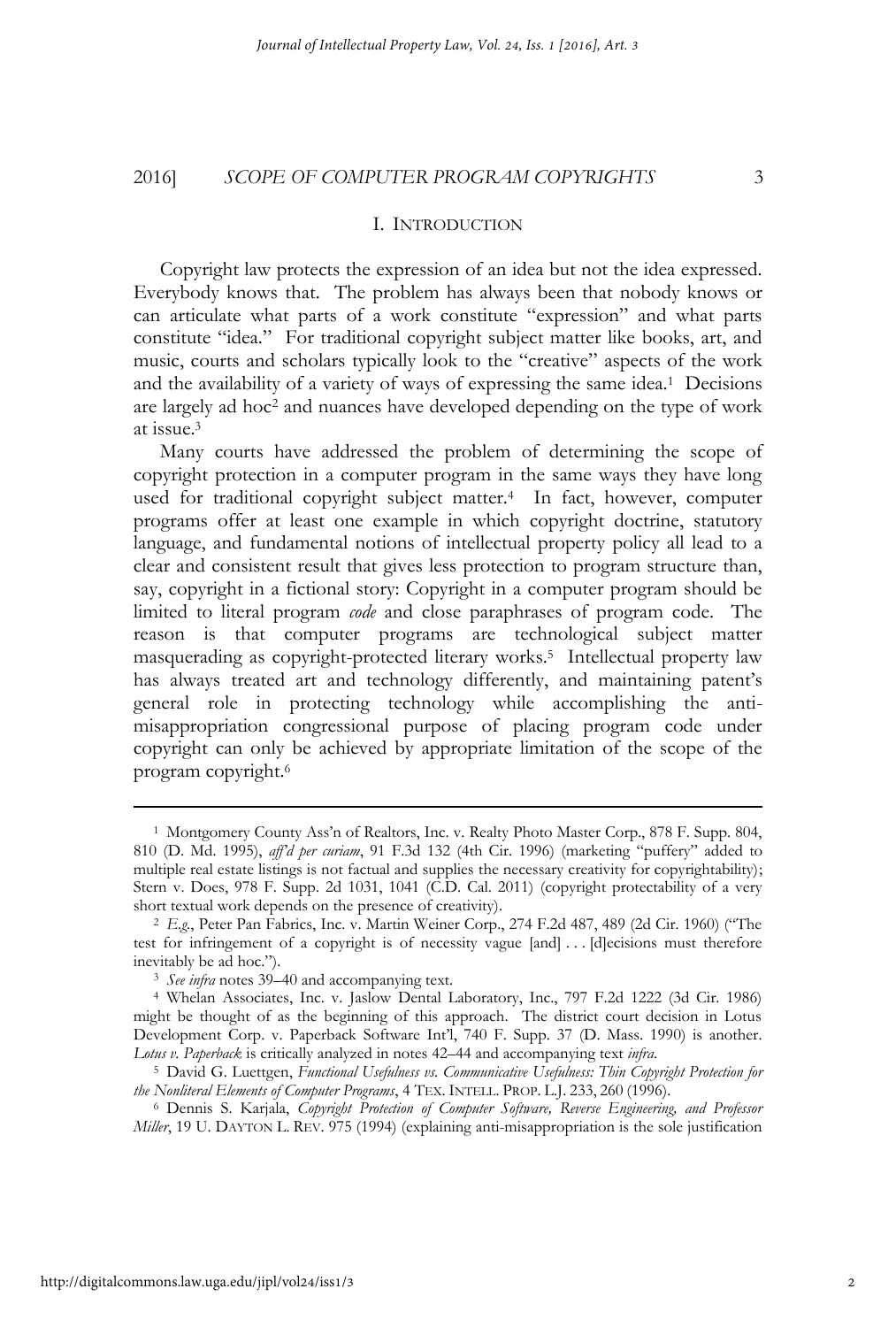#### II. COMPUTER PROGRAMS ARE TECHNOLOGY

Computer programs are the *technology* that causes computers to perform their functions.<sup>7</sup> The word "technology" is important, because the now-centuries-long dogma of copyright law developed for the non-technological subject matter of art, literature, and music.8 With its low threshold for and very long period of protection, copyright is relatively generous with the exclusive rights it affords to copyright owners. Patent law, on the other hand, has always provided for the possibility of exclusive rights in technology but is stingier to technology developers. Patents require formal applications and examination, precisely worded claims, and, even if issued, expire only twenty years after filing.<sup>9</sup> Congress's decision to break from tradition in the 1976 Copyright Act by bringing computer programs under copyright protection—without explicit recognition that such a break from tradition was being made—can only be sensibly interpreted in the light of the long history of Intellectual Property Law in which copyright protected nonfunctional works of information and patent protected functional works of technology.10 Copyright doctrine (idea/expression, substantial similarity, fair use) is notoriously vague, and valid doctrinal arguments can be mustered for either a broad or a narrow scope of copyright protection in computer programs. Without reference to policy, therefore, especially the policy underlying the patent and copyright subject matter distinction, no argument is determinative. Recognition that we have *two* statutes for protecting the fruits of intellectual creativity that operate in now overlapping but fundamentally different spheres, however, leads naturally and almost inexorably to a clear resolution: Copyright for computer programs protects the literal program code; beyond program code, the program copyright protects, at most, close paraphrases of literal code. The program copyright does not protect interfaces generated by the program code, nor should it protect the variety of technological means by which the program code is structurally organized.

for bringing computer programs—functional works of technology-under copyright). *See also* Note, *Copyright Protection of Computer Program Object Code*, 96 HARV. L. REV. 1723, 1741 (1983) (stating "The structure of the 1976 Act itself indicates that the Act can be understood to function

<sup>&</sup>lt;sup>7</sup> The statutory definition of "computer program" is a set of statements or instructions to be used in a computer to achieve a certain result. Bringing about results in the real world is essentially the definition of technology.<br><sup>8</sup> *See infra* note 12.<br><sup>9</sup> 35 U.S.C. 154(a)(2).

<sup>10</sup> *See* Dennis S. Karjala, *Distinguishing Patent and Copyright Subject Matter*, 35 CONN. L. REV. 439, 448–58 (2003).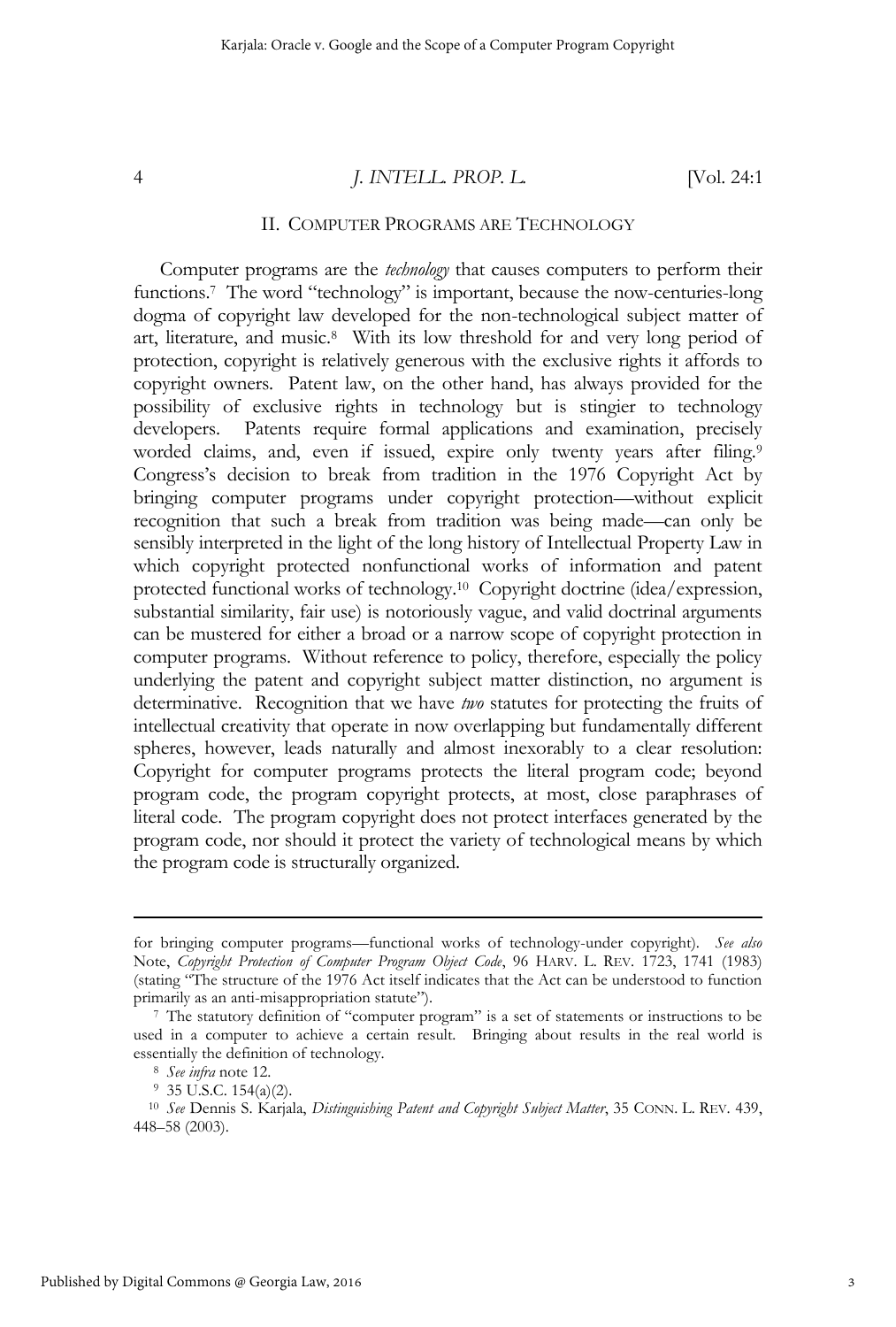Probably the most important notion to keep in mind in determining the scope of computer program copyrights is that we have *two* major intellectual property statutes—patent and copyright.11 Traditional copyright law applied to nonfunctional art, music, and literature, while traditional patent law applied to functional works of technology.<sup>12</sup> That to some extent we now protect technology in the form of computer programs under copyright law does not and cannot mean, until Congress instructs otherwise, that all of the protection we have recognized for nontechnological novels and plays must carry over in full force to computer program technology.

A second point, grounded in both policy and doctrine, is that "creativity" alone does not equate to copyright-protected "expression."13 A third and related point is that the availability of a wide range of choices—"absence of merger"—does not equate to copyright protection for any particular choice.14

A fourth point is that computer programs, by their nature, are methods of operation15 (they are quite literally the technology for operating computers to bring about specific results). Any particular program is a made up of series of steps that achieve the result effected by that program. It necessarily follows that, given Congress's near verbatim adoption of the CONTU16

 While not articulated in identical reasoning, David G. Luettgen has come to a similar conclusion of the role of patent law and protecting function and the limited role of copyright. Luettgen, *supra* note 5, at 256. 13 *Feist* says that protection requires a modicum of creativity. 14 Dennis S. Karjala, *Copyright Protection of Computer Program Structure*, 64 BROOK. L. REV. 519, 521–

22 (1998); Dennis S. Karjala, *A Coherent Theory for the Copyright Protection of Computer Software and Recent Judicial Interpretations*, 66 U. CIN. L. REV. 53, 91 (1997) [hereinafter Karjala, *A Coherent Theory*].

15 We could add that they are "systems," "procedures," and "processes" as well, but the analysis does not depend on which term we use for classification. 16 Congress established a commission, CONTU, to make recommendations on software

protection and other matters in 1974. Final Report of the National Commission on New Technological Uses of Copyrighted Works 4 (1978) [hereinafter CONTU Report]. *Id*. at 15

<sup>11</sup> Copyright Act of 1976, 17 U.S.C.A. (West 2012); Patent Act of 1952, 35 U.S.C.A. (West 2012).

<sup>12</sup> The word "functional" is used in many ways in the context of copyright law, so it is important to be clear: "Functional" in the sense that distinguishes patent and copyright subject matter does *not* mean merely "useful," any more than the definition of a "useful article" in the Copyright Act refers to everything that is useful. A "useful article" under copyright is something that has "an intrinsic utilitarian function that is not merely to portray the appearance of the article or to convey information." 17 U.S.C.A. § 101 (definition of "useful article"). Maps are useful, but they are not useful articles, because they do no more than convey information. *See* Karjala, *supra* note 10, at 448–58. While the copyright definition of "useful article" is explicitly applied by the statute only to "pictorial, graphic, and sculptural" works, the underlying distinction between works having an intrinsic utilitarian function *other than* to supply information to human beings and works that do not captures most of the historical distinction between patent and copyright subject matter. *See* Luettgen, *supra* note 5, at 252–55 (discussing the role of patent law in protecting function and the limited role of copyright).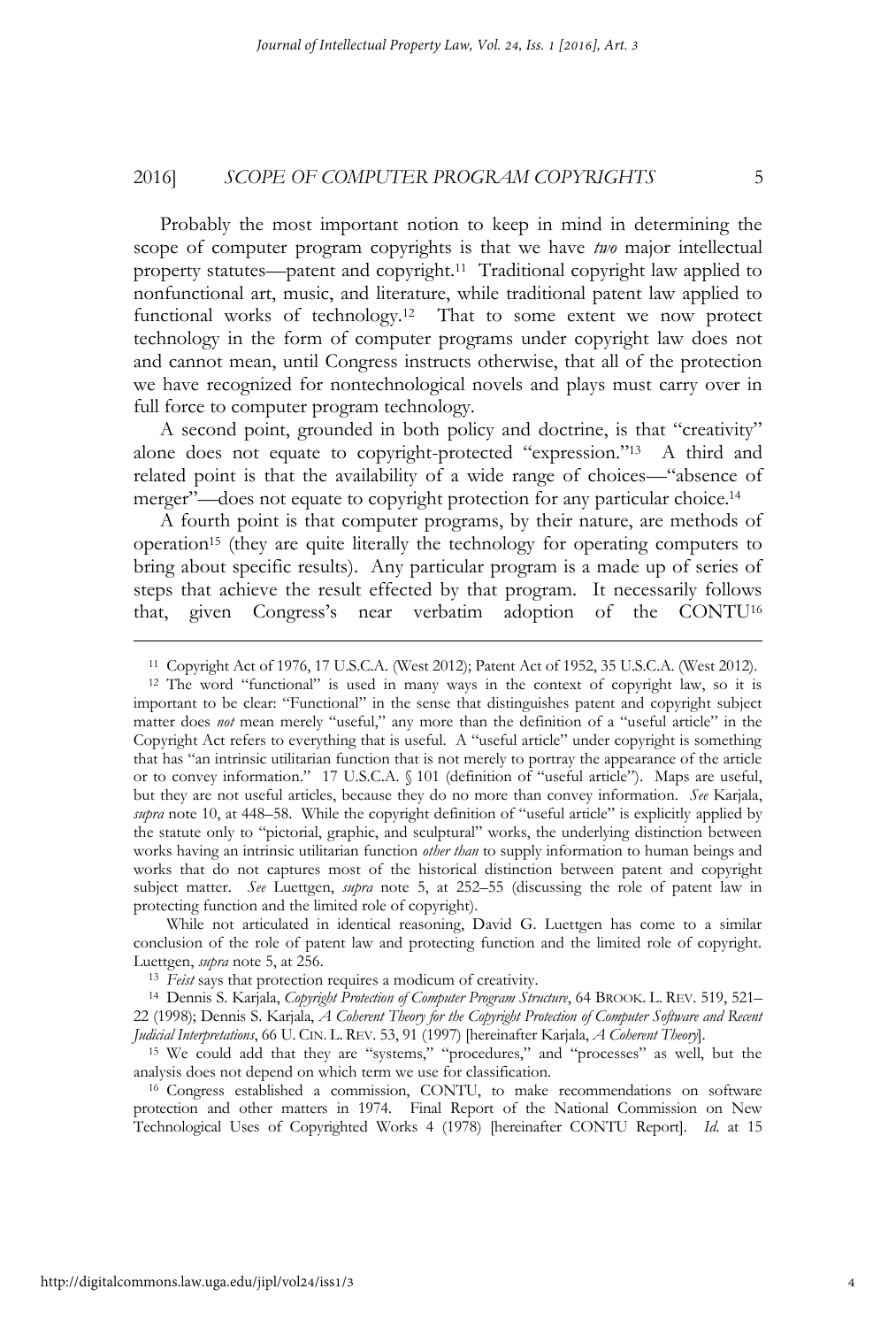recommendations, § 102(b) has been limited in its application to computer programs. The question is, how far does this limitation go—does § 102(b) not apply to computer programs at all, or is the limitation itself more limited in applying mainly, if not solely, to program code?

A fifth point arises directly from the definition of a computer program as "a set of statements or instructions to be used directly or indirectly in a computer in order to bring about a certain result."17 This definition expressly distinguishes between the code (the set of "statements or instructions") and the "certain result"18 brought about by that set of instructions. It is the set of statements or instructions that constitutes the computer program. The "certain result" brought about by execution of those instructions in a computer is not a part of the computer program and, logically, is not protected by the copyright in the computer program. Some such "certain results," of course, will be independently copyright protectable as, for example, pictorial, graphic, or literary works,<sup>19</sup> but such copyrights exist independent of the copyright in the computer program itself.

Sixth, and finally, even if we were to apply traditional copyright doctrine for literary works to computer programs without regard to their sui generis nature as works of technology, we should *still* conclude that the program copyright covers primarily, if not solely, the program code and certainly not program structure, sequence, and organization (SSO), let alone the functional interfaces generated by the program code. Some traditional literary works have a broad scope of protection (novels and plays), but others have a very narrow scope of protection—protection that is limited virtually to their verbatim language (insurance contracts).20 Anyone demanding computer programs be given the broad scope of protection afforded to novels and plays should supply a policybased reason for analogizing computer programs to such works, as opposed to

<sup>(</sup>concluded that patent and trade secret law were inadequate to protect computer programs because notwithstanding program vulnerability to quick and exact copying, most programs lacked the "nonobvious" technological advance required by patent. Further, many were publicly distributed, removing them from trade secret status). *Id*. at 17 (concluding also that computer programs were already protected under copyright under the broad definition of original works of authorship adopted by the 1976 Act). Consequently, the Commission recommended adoption of a specific definition of a "computer program" and a new § 117 to provide for copying of programs as a step in their use or for archival purposes. *Id.* at 12. *See also* Luettgen, *supra* note 5, at 256–57. <sup>17</sup> 17 U.S.C.A. § 101 (West 2012) (definition of "computer program"). <sup>18</sup> *Id.* 

<sup>19</sup> Computer Assocs. Int'l Inc. v. Altai Inc., 982 F.2d 693, 703 (2d Cir. 1992) (noting that things like screen displays "represent products of computer programs, rather than the programs themselves"). 20 Continental Casualty Co. v. Beardsley, 253 F.2d 702 (2d Cir. 1958).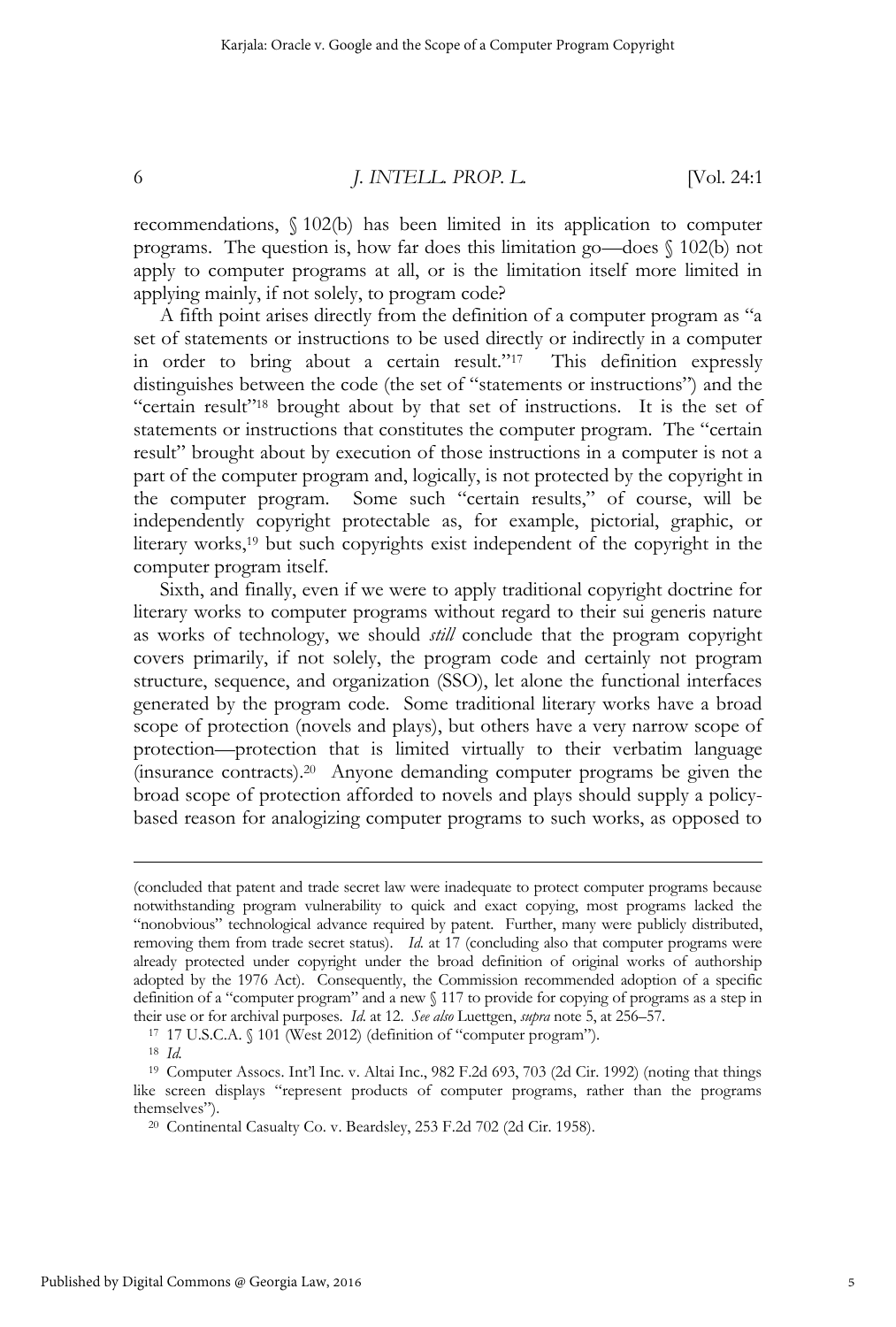more technical works like dictionaries, legal forms, and scientific works in which the scope of protection is much narrower.<sup>21</sup>

The ineluctable conclusion that must be drawn from these basic points is that computer programs are a sui generis type of copyright subject matter (even though falling within the classification of "literary works"). The program copyright covers the program code and close paraphrases of such code, for the purpose of preventing cheap, rapid and exact copying. However, the copyright does not extend to functional aspects of program structure; it does not extend to *any* aspect of program structure, because all such structure is intended to achieve a functional result in an efficient way.22 A fortiori, it does not extend to any aspects of the program interfaces, which exist at an even higher level of abstraction than the program SSO.23

This interpretation gives full copyright protection to that aspect of program technology that is most in need of protection from verbatim copying, namely, electronic representations of program code.24 It leaves other aspects of program technology to develop under the rules of patent and trade secret, which are designed for the protection of technology. No one has ever offered a compelling policy-based reason for treating noncode program technologies like SSO differently from any other technology, for which patent and trade secret have been the sole choice for centuries, and Congress has given no hint, let alone explicit direction, that copyright protection for technology should extend so far beyond computer program code.

#### III. *ORACLE V. GOOGLE*

The need to consider the sui generis nature of computer programs as copyright subject matter has been brought into stark relief by the conflicting district court and Federal Circuit decisions in *Oracle America, Inc. v. Google, Inc.*25 At issue were the names or headings of some thirty-seven programs constituting part of the Java programming system in which Oracle was the

<sup>21</sup> Karjala, *A Coherent Theory*, *supra* note 13, at 81.

<sup>22</sup> Because no one but an expert can even find, let alone use, electronic form of code, there is no need to put anything other than functional code into the program. No sane programmer would put esthetically pleasing but nonfunctional code (assuming that such a thing exists) into the program. 23 As previously mentioned, interface elements may be independently protected as works of

another type, such as pictorial or graphic works, but that has nothing to do with the program copyright.

<sup>24</sup> Luettgen, *supra* note 5, at 258–60. 25 872 F. Supp. 2d 974 (N.D. Cal. 2012), *rev'd*, 750 F.3d 1339 (Fed. Cir. 2014). The action as originally filed included patent claims, so even though no patent questions were at issue on appeal, jurisdiction was in the Federal Circuit; *id*. at 1353.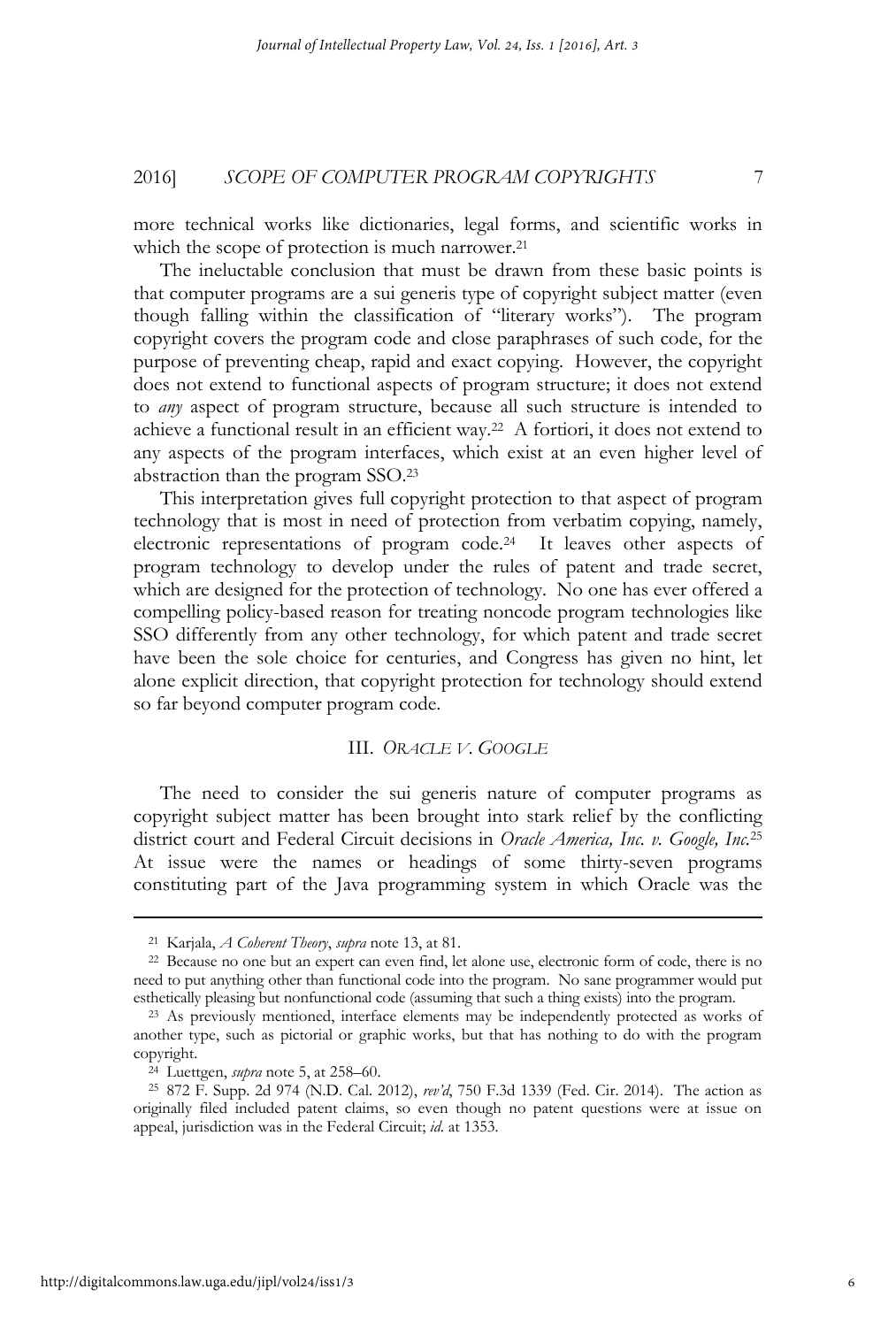copyright owner.26 Google believed that the functionality of these thirty-seven programs would be useful to programmers of applications for its mobile telephone Android operating system and wrote independent programming code to accomplish these functions. However, the headings (or "declarations") used by programmers to call the various functions into operation were identical in the Google system to the headings used in Java corresponding to these same functions.<sup>27</sup> Moreover, the individual programs (called "methods") were organized into similar or identical "classes" in Android as in Java.28 The district court applied copyright doctrine narrowly with an express eye on the underlying policy that functional invention is protectable only under patent law.29 The Federal Circuit applied copyright doctrine broadly on the assumption that Congress's decision to place functional computer programs under copyright as a "literary work" meant, essentially, that technological functionality was not a limitation on the scope of a program copyright.30

The reason for the dramatically contrasting approaches taken by the district and appellate courts in the *Oracle* case likely inheres in the unnecessarily confusing approaches taken by the two cases generally regarded as the leading authorities for the scope of a program copyright and its user interfaces. Those cases reached results that comport with the functional nature of computer programs, but they were not reasoned in such terms.31 The results in each case were that computer program *code* is protected by the program copyright but that structural elements of programs—by their nature designed for efficient operation—are relegated to their fate under patent (and trade secret) law.32 Moreover, functional interface elements are also not protected by the program copyright and must find copyright protection, if at all, as one of the more traditional classes of copyright subject matter, such as pictorial or graphic works.<sup>33</sup> This Article seeks to explain why these results are correct and show both where the Federal Circuit went wrong and to illuminate a policy-based

<sup>&</sup>lt;sup>26</sup> Oracle Am., Inc., 872 F. Supp. 2d at 975.<br>
<sup>27</sup> Id. at 998.<br>
<sup>28</sup> Id. at 979.<br>
<sup>29</sup> Id. at 977.<br>
<sup>30</sup> 750 F.3d at 1367 (construing 17 U.S.C. § 101 (2010)).<br>
<sup>31</sup> Computer Assocs. Int'l, Inc. v. Altai, 982 F.2d 693 (2d Borland Int'l, Inc., 49 F.3d 807 (1st Cir. 1995), aff'd by an equally divided Court, 516 U.S. 233 (1996).<br><sup>32</sup> Computer Assocs. Int'l, Inc., 982 F.2d at 693; Lotus, 49 F.3d at 807, aff'd by an equally divided Court,

<sup>516</sup> U.S. 233 (1996).

<sup>33</sup> The court in *Borland* found the menu command hierarchy to be an unprotected "method of operation" under section 102(b). If the program copyright does not cover interfaces that are methods of operation, the only potential source of copyright protection would be traditional copyright subject matter under section 102(a).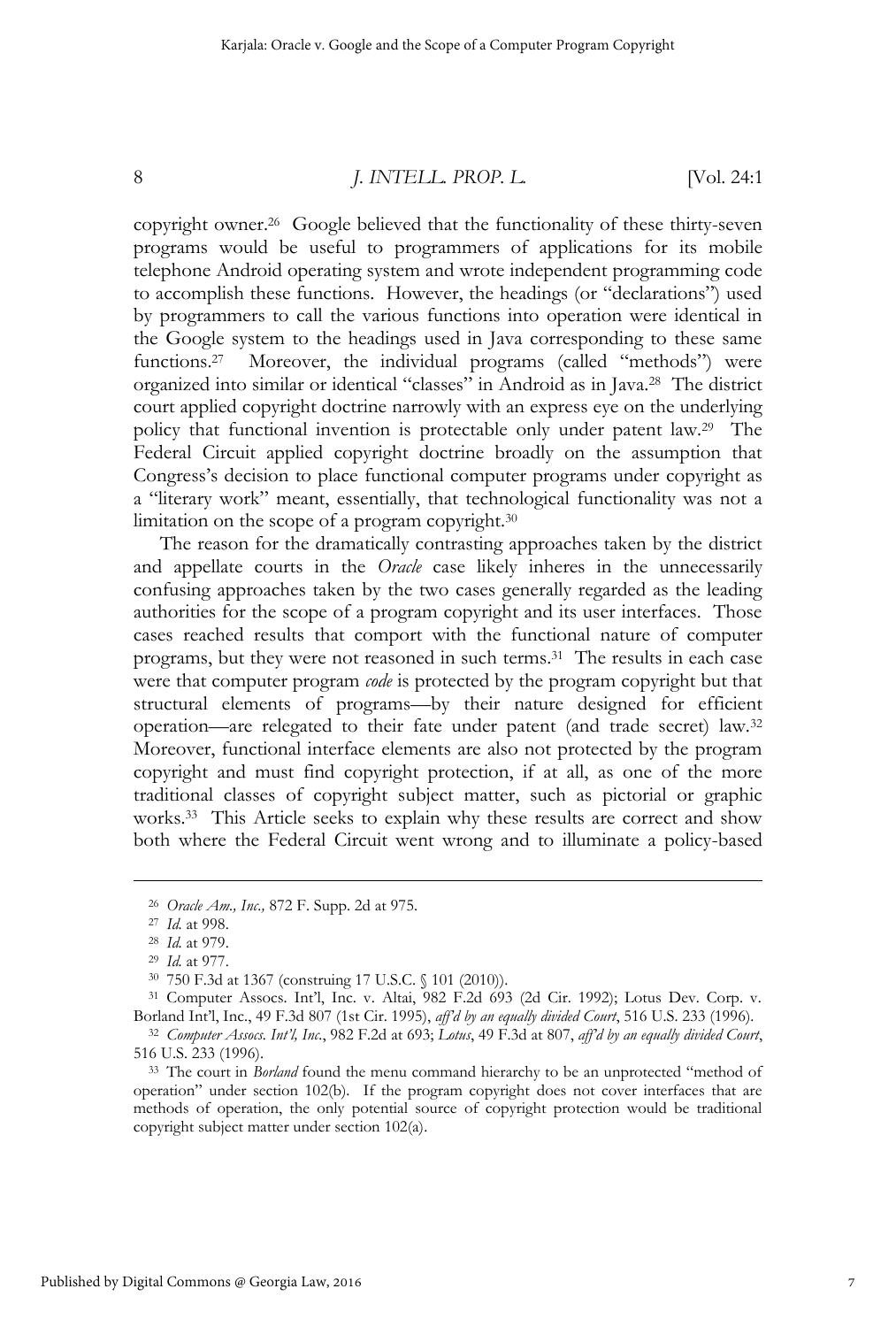path for the future protection of computer programs under copyright that is perfectly compatible with standard copyright doctrine, the statutory language, and fundamental intellectual property policy.

#### IV. PATENT AND COPYRIGHT

As discussed briefly above, while both patent and copyright give exclusive rights in the fruits of intellectual creativity, they go about their business in very different ways. Patent is stricter than copyright, requiring a formal application that is reviewed by a skilled examiner, a precise delineation in the claims of what is to be protected by the patent, and a nonobvious advance in the technological art. The exclusive rights of even the successful patent applicant, moreover, endure only from issuance until twenty years from the date the patent application was filed. Copyright in a work of authorship, on the other hand, arises automatically upon fixation, and the copyright owner need not specify the scope of protection in the work—what parts constitute protected "expression" and what parts are unprotected "idea." Moreover, copyright endures for a very long time—life of the author plus seventy years.<sup>34</sup>

The only way to account for these very different ways of achieving a similar result is the nature of the subject matter with which these two statutes are intended to deal.35 Patent has always been aimed at the protection of functional technology,36 which typically advances in an incremental fashion. Incremental "improvement" of a copyright-protected work necessarily infringes as substantially similar, meaning that the copyright owner has the sole right to make incremental improvements for the very long period of copyright protection. For nonfunctional works like novels and plays, this perhaps does

<sup>&</sup>lt;sup>34</sup> Copyright Act of 1976 § 302(a); 17 U.S.C.A. § 302(a) (West 2012).<br><sup>35</sup> Karjala, *A Coberent Theory, supra* note 14, at 56–66.<br><sup>36</sup> It is crucial to understand the word "functionality," as the primary distinction betwe patent and copyright subject matter, with precision. It does *not* mean something that is merely "useful." Much of the distinction between the two types of subject matter is contained in the Copyright Act's definition of a "useful article": something that has "an intrinsic utilitarian function that is not merely to portray the appearance of the article or to convey information." 17 U.S.C.A. § 101 (West 2010) (defining "useful article"). Thus, maps and dictionaries, while often quite "useful," are not useful articles. Nor are they functional in the sense used to distinguish patent and copyright subject matter, and of course they are copyright and not patent subject matter. *See* Karjala, *A Coherent Theory*, *supra* note 14, at 57–58. A more general approach to the distinction between patent and copyright subject matter starts from this same point but looks to the notion of "incremental improvability" to capture aspects of patent subject matter, such as processes, that the useful article definition does not quite reach. *See* Karjala, *supra* note 10, at 448–68. This more general definition of "functionality" is unnecessary for resolution of the issues in the *Oracle* case.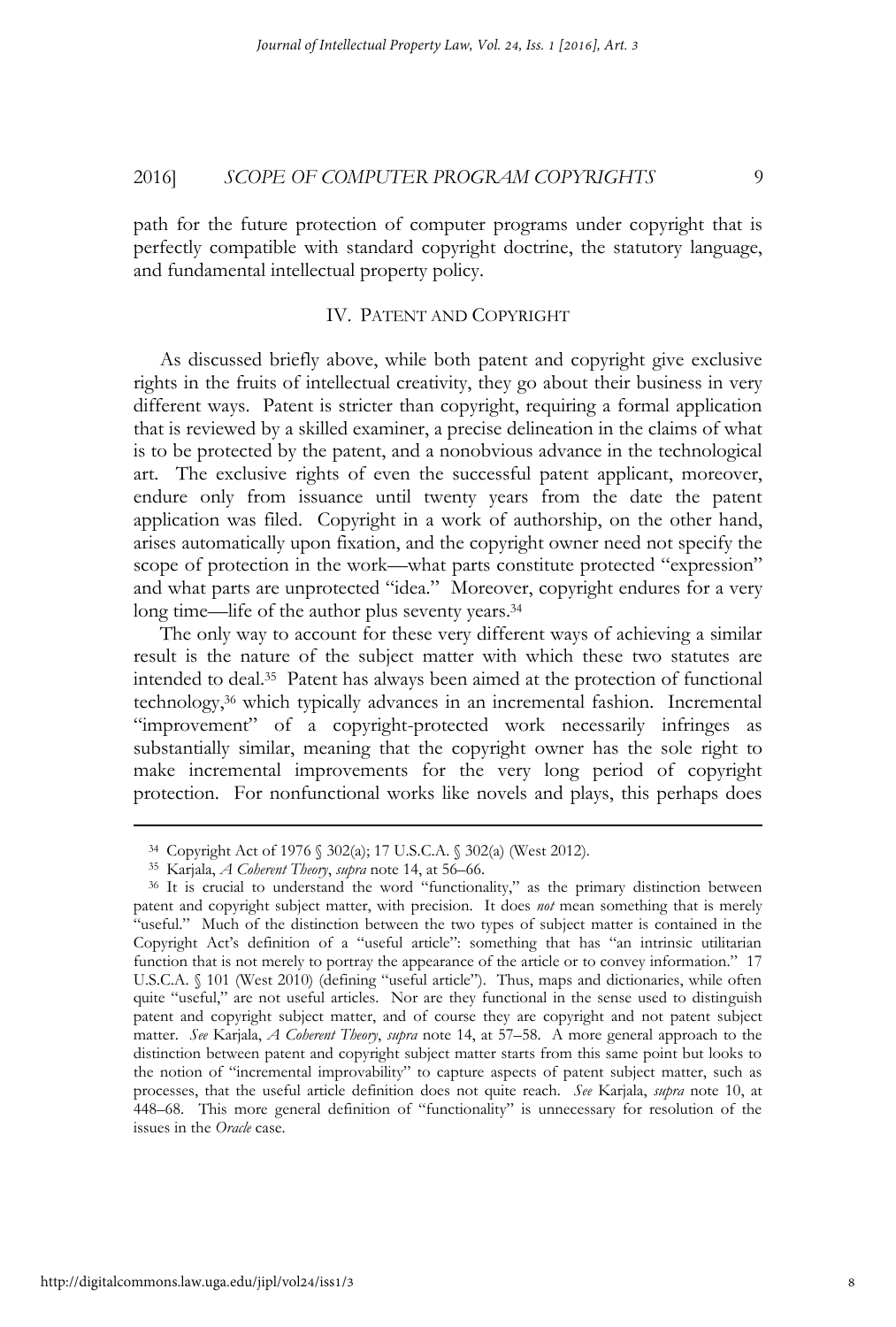little harm, at least to technological development. For functional technology, however, it would almost surely have a net inhibiting effect on technological progress. It is difficult even to imagine how the auto industry would have developed had cars been objects of copyright protection. Hence, the relative stinginess of patent law.

#### V. APPLICATION TO PROGRAMS

Computer programs are technology, yet Congress has directed their protection under copyright law. Any reading of the CONTU Report makes it clear that the Commission was concerned with the vulnerability of computer program *code* to easy and rapid misappropriation.37 Program code is essentially the only aspect of program technology that the CONTU Report explicitly references.38 Program code is technological subject matter, so, to that extent, we must assume that by adopting the CONTU recommendation, Congress intended to place technological subject matter—traditionally the subject of patent law—under copyright protection. CONTU, however, said nothing about extending the scope of copyright protection in program code to so-called "non-literal elements" like "structure, sequence, and organization" (SSO) or program interfaces, let alone programming languages. SSO, interfaces, and programming languages are all technological in nature. They are designed, created, and used to make better computer programs, which themselves are the technology for using computers. Because CONTU, and therefore Congress, did not consider these non-literal elements of computer programs, and because no one has ever shown that any of them are any more subject to piracy than other types of patent subject matter, courts should hesitate in casually allowing copyright to trench so deeply into the realm of patent. If patent law does not protect some of these technological advances, that is a matter of *patent* policy. There is no need or basis for courts to conclude, absent congressional authorization, that the very long term and broad protective scope of copyright law should be applied to these technological advances just because they are ineligible for patent protection (if that should be the case). As discussed below, neither, classification as a "literary work," the existence of "creativity" in program design, nor the availability of a wide range of design choices can lead to copyright protection for any given choice.

<sup>38</sup> *Id.* 

<sup>37</sup> *See* CONTU Report, *supra* note 16, at ch. 3; *see also*, *e.g., id.* saying "A computer program may be misappropriated in a variety of ways. In the first and most straightforward instance, the program listing or the programmer's original coding sheets . . . ."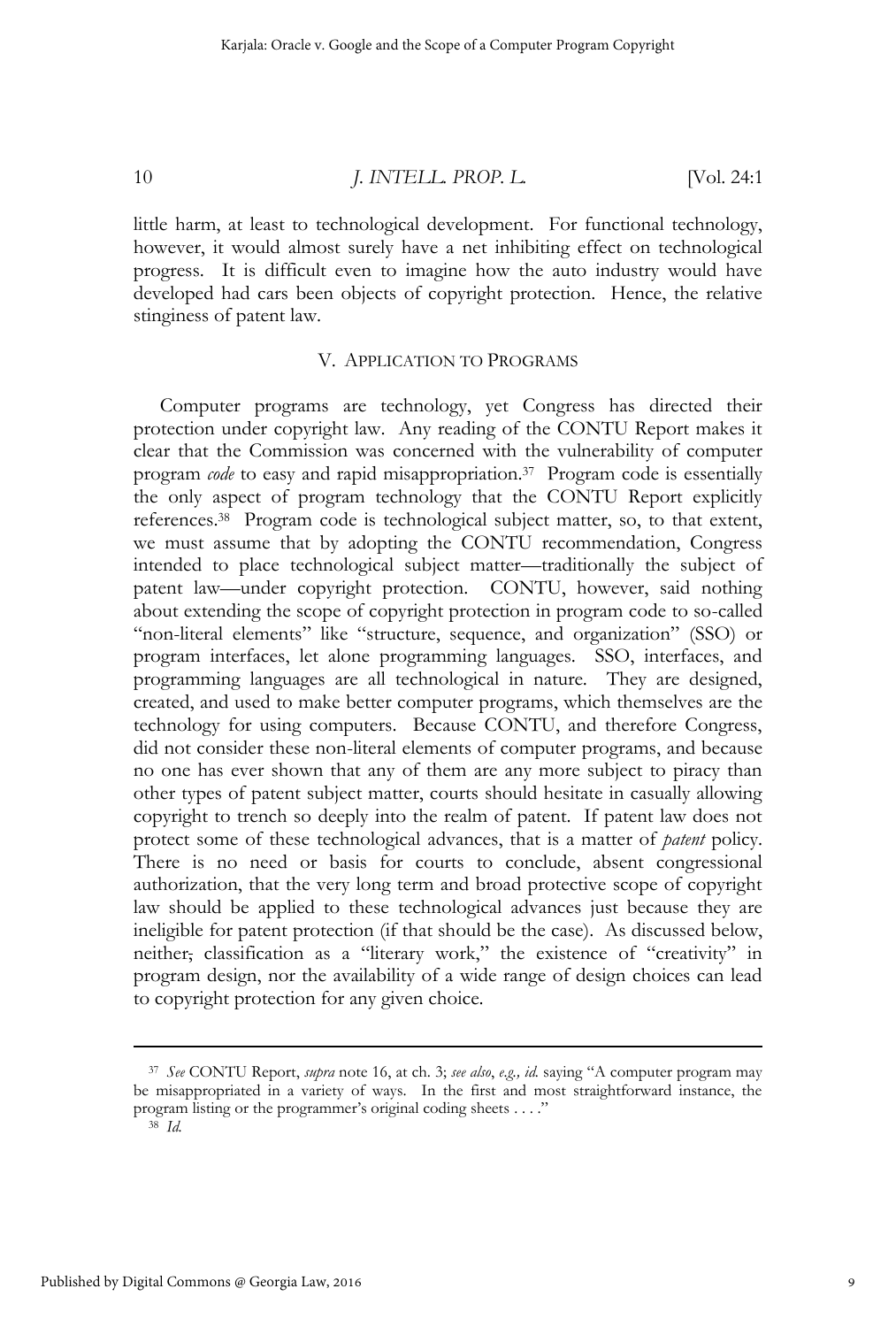Courts should not be misled by the formal classification of computer programs as "literary works." While the scope of protection for fictional works like novels and plays is relatively broad,<sup>39</sup> other literary works, like insurance contracts, have a very narrow scope of protection—essentially limited to verbatim language.<sup>40</sup> For computer programs, Congress placed technological subject matter under copyright law without specifying the intended scope of protection. An interpretation that gives meaningful application to the congressional directive while minimally distorting the traditional balance between patent and copyright subject matter is to limit the program copyright to program code and close paraphrases of code. To go beyond such an interpretation by protecting SSO and other noncode functionality risks giving the long term and vague scope of copyright protection to technology without congressional directive to do so.

"Creativity" in program design is not itself a justification for copyright protection. A fundamental error made by the district court in *Lotus v. Paperback Software International*41 was adopting the notion that the creative aspects of a computer program are the aspects Congress intended to protect *under copyright law*. 42 While creativity is a *necessary* condition for copyright intended to protect

 $\overline{a}$ 

*Id*. at 79.

<sup>39</sup> *E.g.*, Sheldon v. Metro-Goldwyn Pictures Corp., 81 F.2d 49 (2d Cir. 1936) (finding infringement of the copyright in a play by the overall plot of a movie, notwithstanding different names, places, and times).<br><sup>40</sup> *E.g.*, Cont'l Cas. Co. v. Beardsley, 253 F.2d 702 (2d Cir. 1958).<br><sup>41</sup> <sup>7</sup>40 F. Supp. 37 (D. Mass. 1990).

<sup>42</sup> *E.g.*,

<sup>[</sup>T]he bulk of the creative work is in the conceptualization of a computer program and its user interface, rather than in its encoding, and . . . creating a suitable user interface is a more difficult intellectual task, requiring greater creativity, originality, and insight, than converting the user interface design into instructions to the machine. . . . Defendants' contentions would attribute to the statute a purpose to protect only a narrowly defined segment of the creative development of computer programs, and to preclude from protection even more significant creative elements of the process. Such a result is fundamentally inconsistent with the statutory mandates.

*Id*. at 56. Later, the same court said,

<sup>[</sup>T]he more innovative the expression of an idea is, the more important is copyright protection for that expression. By arguing that 1-2-3 was so innovative that it occupied the field and set a de facto industry standard, and that, therefore, defendants were free to copy plaintiff's expression, defendants have flipped copyright on its head. Copyright protection would be perverse if it only protected mundane increments while leaving unprotected as part of the public domain those advancements that are more strikingly innovative.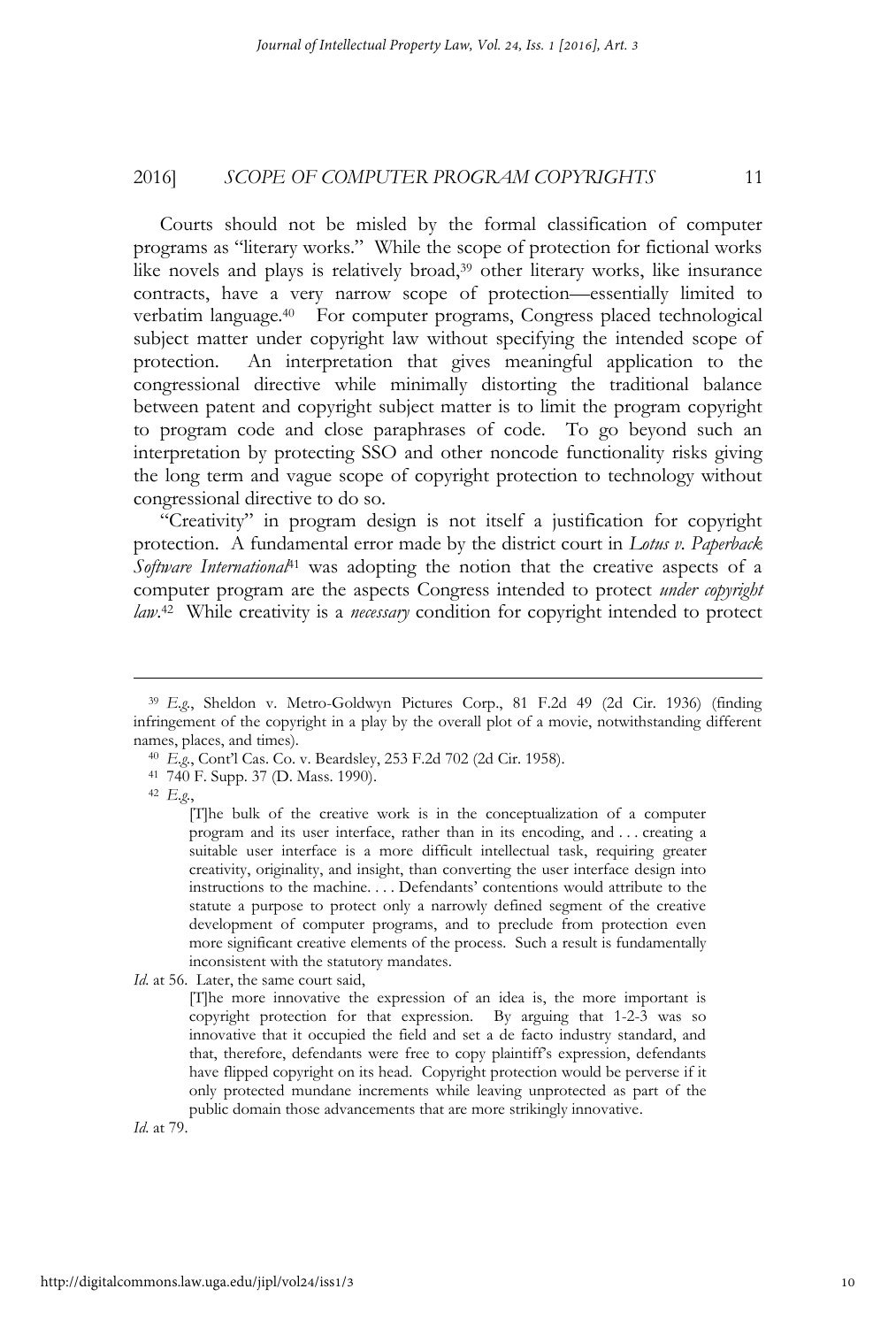*under copyright law*. 43 However, creativity cannot be a *sufficient* condition for copyright protection. Everyone agrees that a creative idea, like the theory of relativity, is not protected by the copyright in the scientific paper in which the theory is announced. It may be that the creative idea is the most important part of the paper—the part in which the creative genius of the author most brilliantly shines through. Selden's methods of bookkeeping were likely the most creative aspect of his new system, but that did not and cannot imply that Selden's creative choices give him exclusive rights in the accounting system he explained in his copyright-protected book.<sup>44</sup> Creativity has never been a basis for copyright protection of an idea, and that remains the case whether or not a patent is available for the idea.45 If a patent is unavailable, that is a matter of *patent* policy and certainly, even if patent policy is in error, not something that should "corrected" by longer-term and easier-to-obtain exclusive rights under copyright. Thus, if an aspect of a computer program code or interface is an idea, system, or method of operation, no amount of creativity in the design of that aspect leads to protection by the program copyright.

Nor can the availability of a wide range of choices—"absence of merger" equate to copyright protection for any particular choice. There is a wide range of choice for methods of bookkeeping, but that did not and cannot imply that Selden's particular choice gives him exclusive rights in the creative system he explained in his copyright-protected book.46 Until Congress has spoken, as it has for computer program code, if something like an accounting system is excluded from copyright protection under § 102(b), it remains unprotected no matter how many alternatives are available, theoretically or otherwise. This makes perfect sense once the distinction between patent and copyright subject matter, functional technology versus nonfunctional art, is recognized. Technology tends to move, via incremental improvement, toward an optimal solution to a given problem.<sup>47</sup> Indeed, Selden's was only the most recent step in the gradual development of accounting over centuries.48 If a previous copyright owner of an accounting system has the exclusive right to make improvements, there would be little competition among would-be improvers,

<sup>43</sup> Feist Pubs., Inc. v. Rural Tel. Serv. Co., 499 U.S. 340 (1991). *But* see Dennis S. Karjala, *Copyright and Creativity*, 15 UCLA ENT. L. REV. 169, 174–79 (2008) (critiquing Feist Pubs. Inc. v. Rural Tel. Serv. Co.). 44 Baker v. Selden, 101 U.S. 99, 107 (1880).

<sup>&</sup>lt;sup>45</sup> Karjala, *supra* note 43, at 173.<br><sup>46</sup> Baker, 101 U.S. at 107.<br><sup>47</sup> Karjala, *supra* note 43, at 180.<br><sup>48</sup> See Luca Paciola, *Summa de Arithmetica, Geometria, Proportioni et Proportionalita* (1494), *in* T. BUDD & E. WRIGHT, THE INTERPRETATION OF ACCOUNTS 7 (1930).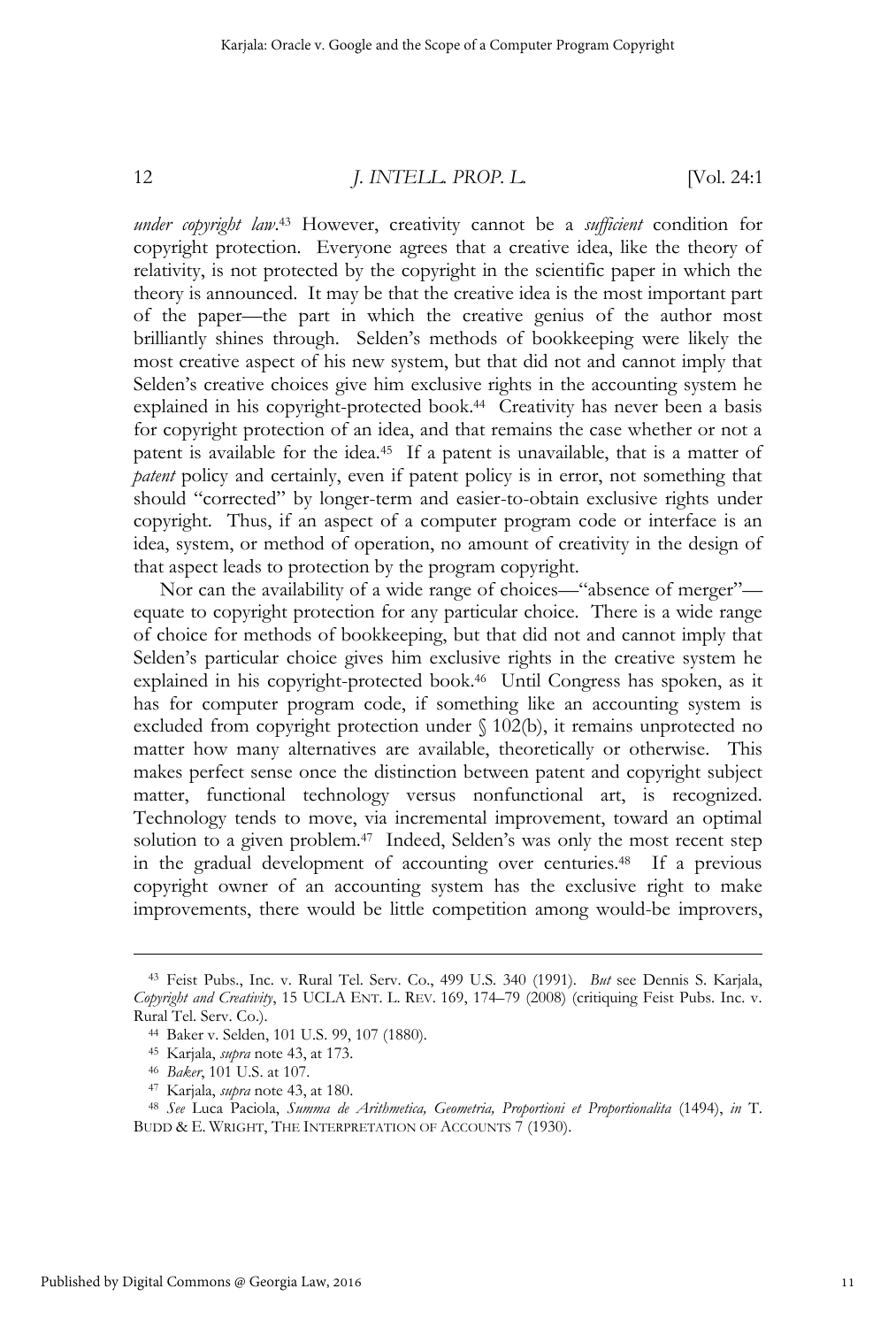not just for the twenty years afforded by patent law, but for the much longer term of copyright.

The problem for courts is that copyright is supposed to protect "expression," and no one has ever been able to come up with a definition that operationally distinguishes unprotected ideas from protected expression.49 For traditional copyright subject matter, the ad hoc nature of judicial approaches might be disconcerting to specific parties, but they do not result in affording technological subject matter the long term of copyright protection.50 Using some inchoate judicial notion of "creativity," therefore, may be the best that courts can do for works like novels, plays, and movies. Technological creativity, however, requires more care, lest courts find themselves protecting technological aspects of computer programs under copyright that would not even be eligible for the twenty years of protection afforded by patent law.

For computer program code, copyright protection is mandated by Congress. Courts are quite correct in protecting verbatim and near-verbatim code under copyright, notwithstanding code's functional nature and notwithstanding its (correct) characterization as a "process" or "method of operation" under section 102(b).51 No one, however, has offered a justification for taking *noncode* aspects of computer programs out of their technological home in patent law. The broad scope of protection for traditional literary works, like novels and plays, does not suffice.

As discussed above, outside of the CONTU Report itself, there is no legislative history concerning the 1980 amendments adopting the CONTU recommendations. CONTU itself said very little about its intended scope of protection. It is clear that CONTU was thinking primarily about program code. The Report does not mention the protection of interfaces, and the closest it gets to what is now termed "SSO" is the flow chart. CONTU refused to draw a line between the flow chart and the source code in favor of a more general focus on the distinction between idea and expression, which it defined to be the distinction between the writing and the process described by the writing.52 The

<sup>49</sup> *E.g.*, Nichols v. Universal Pictures Corp., 45 F.2d 119, 121 (2d Cir. 1930) ("Nobody has ever been able to fix that boundary, and nobody ever can."). 50 *E.g.*, Peter Pan Fabrics, Inc. v. Martin Weiner Corp., 274 F.2d 487, 489 (2d Cir. 1960)

<sup>(</sup>stating "The test for infringement of a copyright is of necessity vague. . . . Decisions must therefore inevitably be ad hoc.").<br> $51 \quad 17 \text{ U.S.C. } \{(102 \text{b}) \ (2012)\}.$ 

<sup>52</sup> CONTU Report, *supra* note 16, at 25. Even at the time the CONTU Report was written, there was no serious question about the copyright protectability of program flow charts. Technical drawings like circuit diagrams have long been considered copyright subject matter. The *scope* of protection in, say, a circuit diagram was of course very narrow, and did not extend to the functionality generated by combining physical electronic devices according to the diagram. Only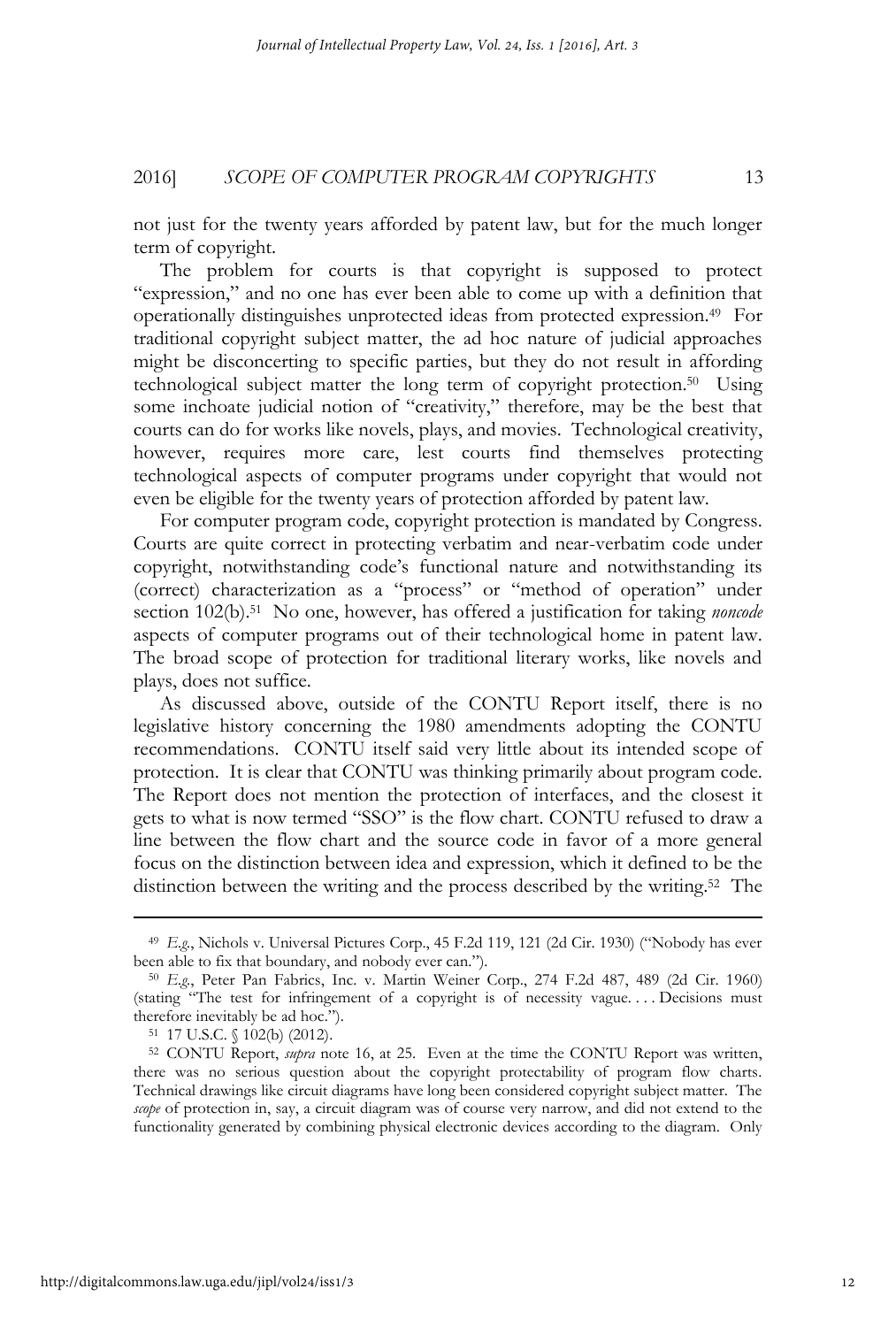question, therefore, remains whether Congress, in taking computer programs outside the limitations of § 102(b), intended this exception to be limited to program *code* (the only program element that is subject to quick and exact copying) or to other program aspects such as SSO or user interfaces.

Any complex computer program can be written in an extremely large number of ways, many of which are likely to be of roughly equal efficiency whatever definition of "efficiency" we use for this purpose. Protection of each individual literal code version of accomplishing the result achieved by the program, therefore, does not substantially inhibit subsequent programmers seeking to achieve the same result, and it does protect against unscrupulous electronic copying by those seeking to gain a competitive advantage by avoiding the development costs incurred by the first programmer. It is not "absence of merger" as such, however, that justifies the copyright protection of code. That justification inheres in the vulnerability of code, especially in its electronic form, to quick and easy piracy. Neither SSO nor interfaces are similarly vulnerable, because they cannot be copied without undertaking the difficult task of reverse engineering the program and writing and testing independent code to achieve the desired function.

Doctrinal analysis, even under traditional copyright, law leads to the same conclusion. As examined above, the policy of protecting technology under patent law argues for limiting copyright protection to that functional computer program element that is vulnerable to piracy, namely, program code.<sup>53</sup> Traditional doctrine relating to the scope of protection of literary works would reach SSO only if computer programs are analogized to broadly protected literary works like novels and plays. If computer programs are analogized to technical works, scientific works, rule books, and legal forms, however, the scope of protection even under traditional copyright doctrine would be limited to near verbatim copying, that is, to literal program code.<sup>54</sup> No one has offered an argument, let alone a convincing argument, for treating a computer program more like a novel than a technical work.

The statutory definition of a "computer program" gives powerful support to the doctrinal argument. The statute defines a computer program as "a set of statements or instructions to be

verbatim or near verbatim copying of the diagram, as a diagram, infringed. *E.g.*, Nat'l Med. Care, Inc. v. Espiritu, 284 F. Supp. 2d 424, 435–37 (S.D. W. Va. 2003) (holding that an "as-built structure," such as a cabinet, "cannot be an infringing copy of a technical drawing" and that technical drawings are thinly protected works that are infringed only by nearly exact copies). 53 *See supra* note 4 and accompanying text.

<sup>54</sup> *E.g.*, Cont'l Cas. Co. v. Beardsley, 253 F.2d 702 (2d Cir. 1958).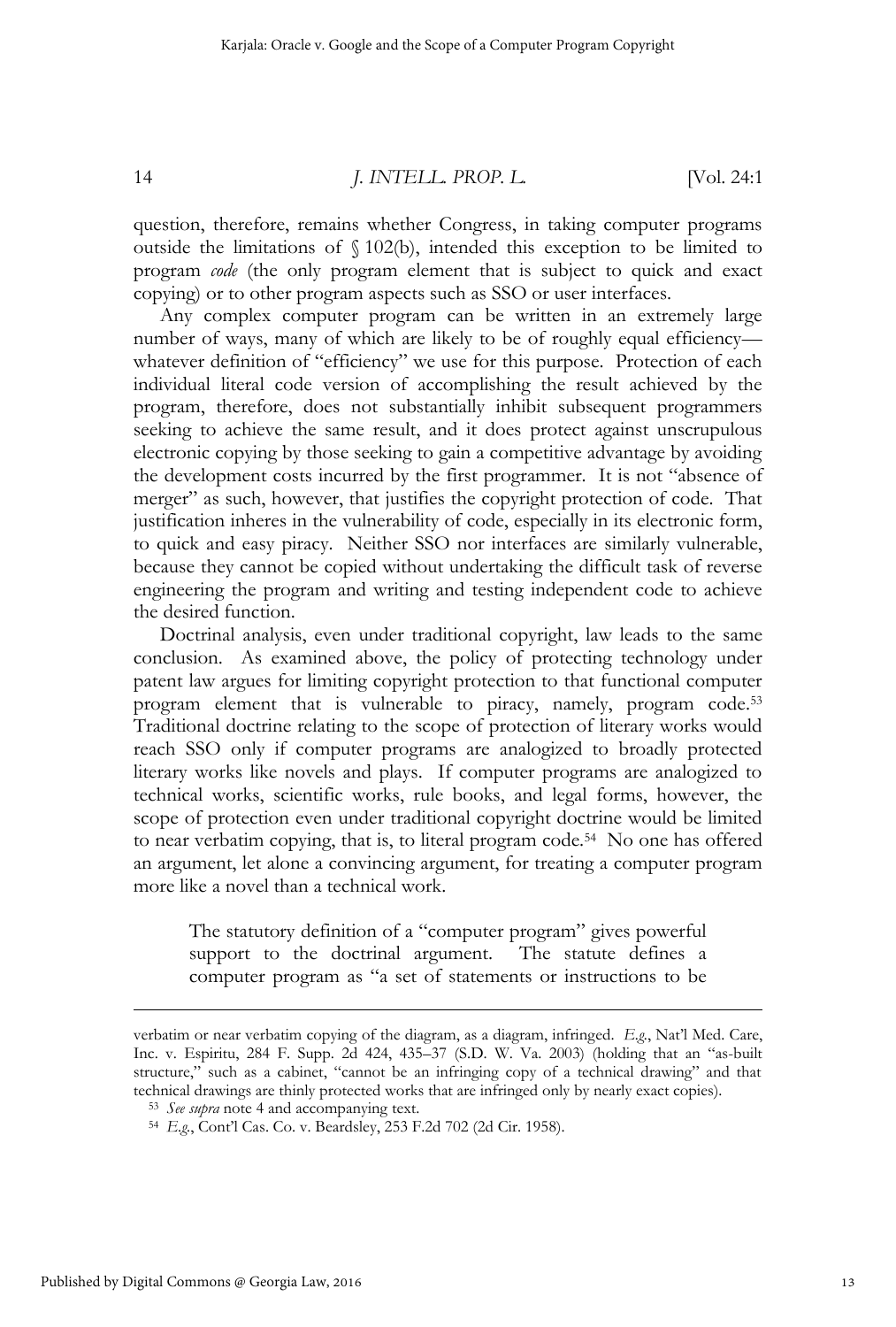used directly or indirectly in a computer in order to bring about a certain result."55

Few courts have incorporated this definition into their analyses, but it is crucial in analyzing the copyright protection of interfaces in particular and nonliteral elements in general. Interfaces are part of the "certain result" that the program code brings about: a program is written in such a way that it accepts certain inputs in defined formats and generates outputs in certain formats, often interactively with the user.56 Those required input and output formats are the user interface. The headings or declarations that Google copied exactly for the Android system are repeatedly referred to by the Court of Appeals as "code," but in fact they become actual computer code only as part of an application program written in the Java (or Android) language, typically by third-party programmers.57 The Java compiler (or Java "virtual machine") is programmed at a lower level of abstraction from actual source code written in Java.58 This compiler is able to recognize the digital representations of instructions appearing in Java applications, just as Borland's spreadsheet program, operating in the Lotus compatibility mode, was able to recognize digital representations of the Lotus instructions and their command structure.59 Google was not accused of copying code from the Java compiler, however, any more than Borland was accused of taking code from the Lotus program.<sup>60</sup> What was taken in both cases was not the *code* but the *products of code*—parts of that "certain result" brought about by execution of the instructions comprising the code. These were "taken" only in the sense that independent code was developed to achieve the same result.

The headings and declarations, therefore, are not protected by Oracle's copyright in the Java Virtual Machine software or related computer programs.

<sup>55 17</sup> U.S.C. § 101 (2012) (defining "computer program"). 56 Karjala*, A Coherent Theory*, *supra* note 14, at 96–99; Elizabeth G. Lowry, Comment, *Copyright Protection for Computer Languages: Creative Incentive or Technological Threat?*, 39 EMORY L.J. 1293, 1303 (1990), argues that Lotus's claim to copyright the menu command hierarchy is an attempt to copyright a command language. She goes on to argue that programming languages are not copyright subject matter because they are systems of communication barred from copyright protection by section 102(b). *Id.* at 1335.<br><sup>57</sup> E.g., Oracle Am., Inc. v. Google Inc., 750 F.3d 1339, 1352, 1356–57, n.4 (Fed. Cir. 2014).<br><sup>58</sup> There may be various levels of programming within the compiler, but it is pr

sufficient to think of the compiler as being programmed in what we used to call "machine language." *See also* Peter J. Denning & Robert L Brown, *Operating Systems*, 251 SCI. AM. 94 (1984) (detailing the many layers in which operating systems are designed). 59 *Compare Google*, 780 F.3d at 1348, *with* Lotus Development Corp. v. Borland Int'l Inc., 49

F.3d 807, 810 (1st Cir. 1995). 60 *Compare Google*, 780 F.3d at 1351, 1353, *with Lotus*, 49 F.3d at 810.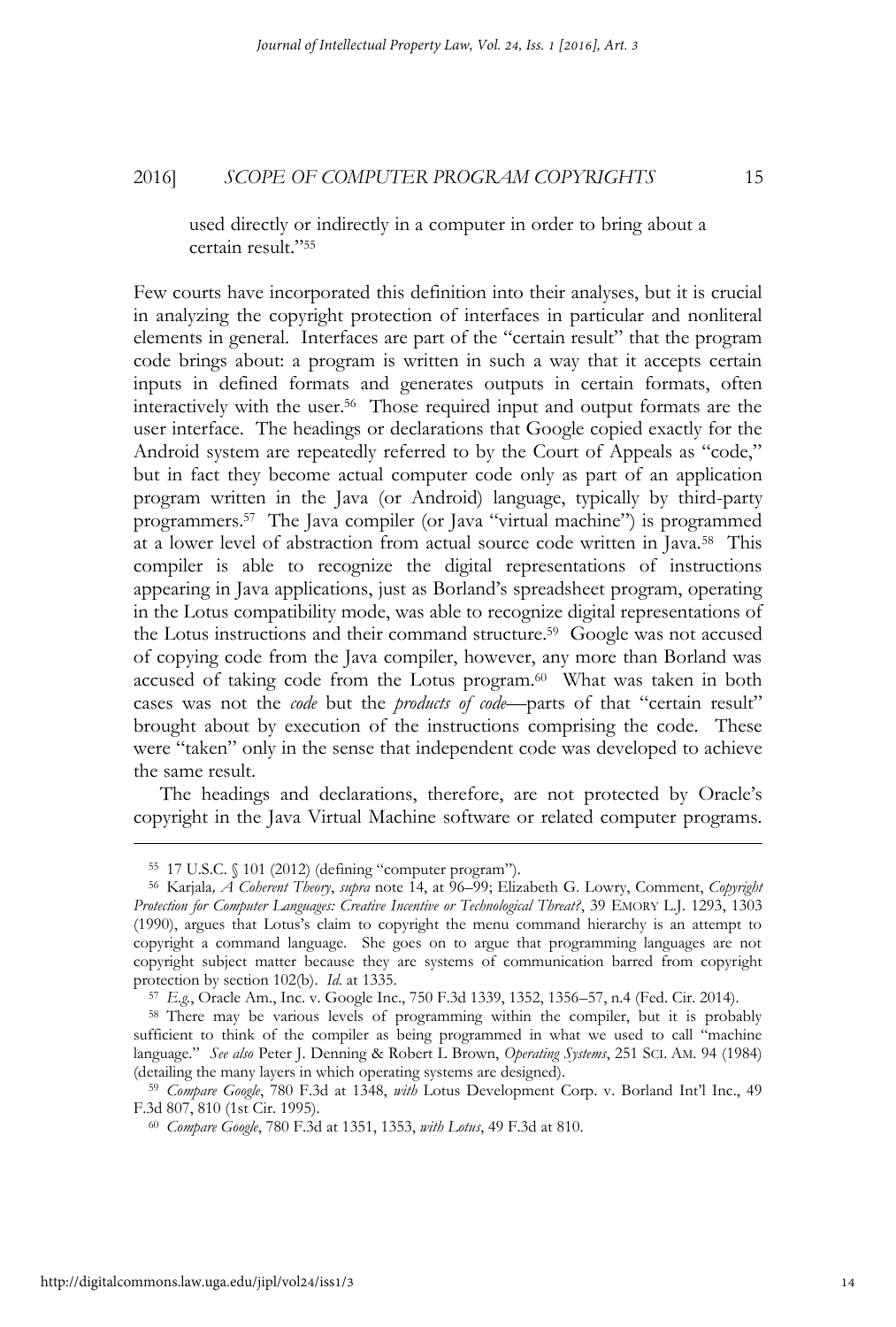If protected by copyright at all, such headings and declarations need to qualify independently as a copyright protected work. Like the "menu command hierarchy" at issue in *Lotus v. Borland*, it is far from clear what kind of work that might be, even if we put functionality considerations to the side.<sup>61</sup> The set of headings and declarations is a set of functions that can be invoked in the Java language. The formats for each instruction are a system for invoking those available functions. There was almost surely a wide range of choice for the names of these functions and their formats, but that was true for the commands and the menu command hierarchy in *Lotus v. Borland* as well.<sup>62</sup> To say that Oracle has exclusive rights to the names of these functions and their formats would imply that the creator of any new programming language has exclusive rights in the names for the functions allowed by the language and the formats for invoking them. Thus, no one, without authorization, could take a subset of the allowed instructions in that programming language as the basis for a new programming language. An increasingly important branch of technology would then be protected for much longer than twenty years offered for other technological advances without a showing that the new set of available names and functions would have been eligible for a patent.

What is really at issue is thus the copyright protection of a programming language.<sup>63</sup> A programming language is a complex set of possible instructions and associated syntax that can be combined to cause a computer to achieve particular results.64 A computer *program*, by statutory definition, is a particular set of the allowed instructions available in a given programming language that achieves a "certain result" upon execution by the computer.65 A programming language, then, is not a computer program but rather a tool for writing computer programs. Such languages are functional, both in the technological sense that a particular language may lead to programs that are faster to code or compile, easier to debug or modify more economical in memory usage, or less prone to errors in coding in particular applications, and in the sense that their

<sup>61</sup> *See Lotus*, 49 F.3d at 811. 62 *See, e.g.*, *id.*

<sup>63</sup> *See, e.g.*, Lowry, *supra* note 56, at 1293; Henry H. Perritt, Jr., *Unbundling Value in Electronic Information Products: Intellectual Property Protection for Machine Readable Interfaces*, 20 RUTGERS COMPUTER & TECH. L.J. 415, 448–49 (1994) (commands and syntax acceptable by a particular program constitute a programming language); Richard H. Stern, *Copyright in Computer Programming Languages*, 17 RUTGERS COMPUTER & TECH. L.J. 321, 327 (1991) (defining programming language as "a formal system of expression including...: (1) a set of vocabulary elements; (2) a set of syntax rules," and "the assignment of meaning to statements that properly combine vocabulary elements in accordance with syntax rules").<br><sup>64</sup> Perritt, *supra* note 63, at 499.<br><sup>65</sup> 17 U.S.C. § 101 (2012).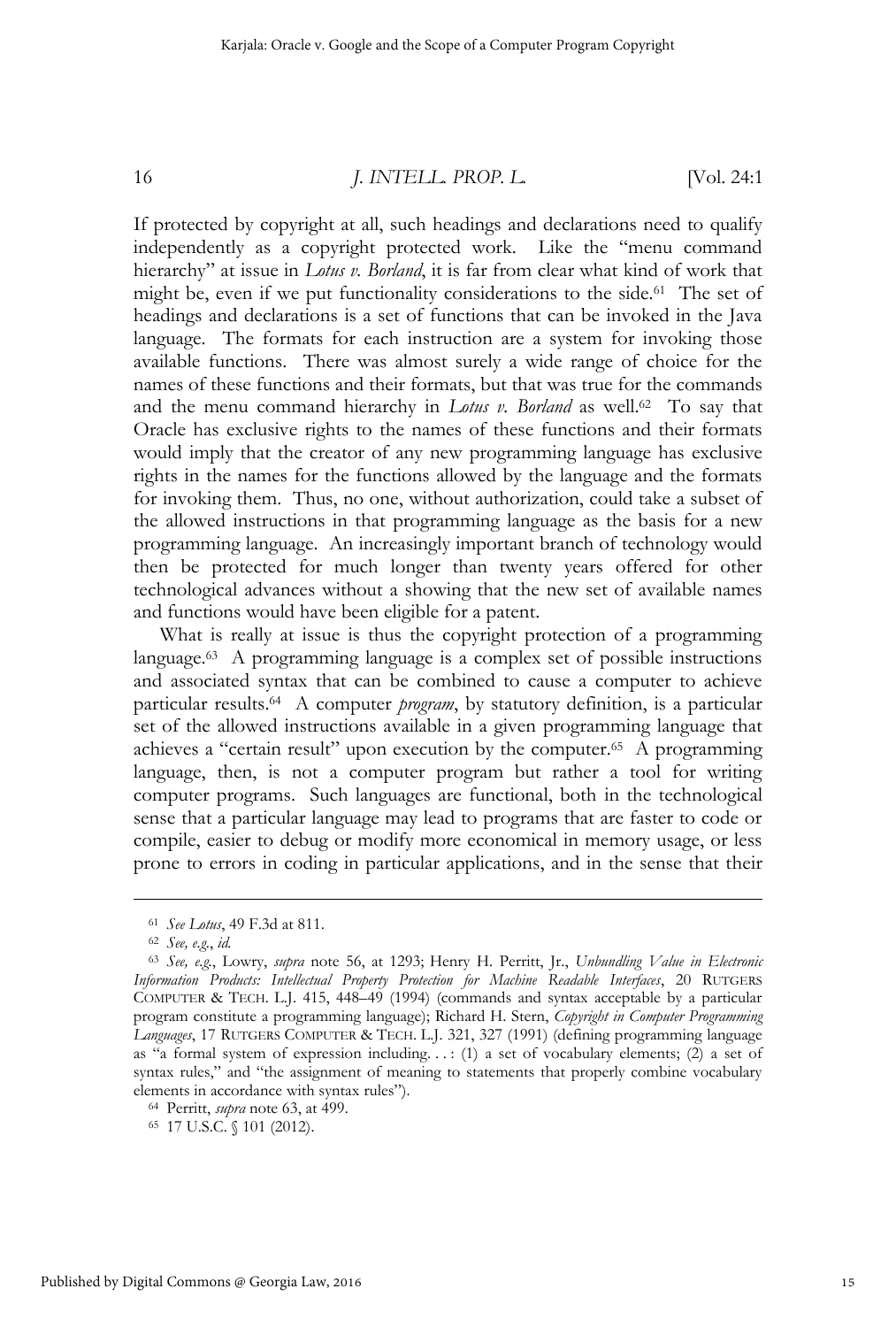usefulness goes well beyond their "appearance" (or what they "say" to a human reader) to the accomplishment of work in the form of computer operation.<sup>66</sup> Different programmers may prefer some programming languages over others, just as different athletes prefer different kinds of equipment for their sport, but all programming languages are tools for the accomplishment of tasks other than to convey information to human beings. Consequently, computer programming languages, if they are to have intellectual property protection at all, must seek them under patent law rather than copyright law.67

In summary, the basic failure of many courts that have considered the scope of copyright protection in computer programs has been to ignore the crucial difference between patent and copyright subject matter. While Congress intended to eliminate that distinction to some extent by placing technological subject matter, in the form of computer program code, under copyright, Congress said nothing about its intended *scope* of protection.<sup>68</sup> In view of the nearly 200-year-old distinction between technological information and information whose sole appeal is to human understanding and esthetic appreciation, and given that Congress said nothing about the extent it intended copyright to intrude into the traditional realm of patent, it is prudent to assume that Congress intended as minimal an invasion as possible consistent with the known goal of protecting computer programs from piracy—verbatim copying.<sup>69</sup> That goal is achieved by limiting the scope of copyright protection for computer programs to literal program code and close "paraphrases" of program code.70 This allows patent law, the traditional branch of intellectual property law that aims at promoting technology, to continue its work with so-called "nonliteral" elements of programs, such as program structure (or SSO).<sup>71</sup> Program interfaces, which are the product of programs and not programs in themselves, should be deemed protected by copyright only to the extent they stand independently as copyright subject matter, such as pictorial or graphic works.72 And even where an interface product does meet the definition of copyright subject matter, it is subject to all of the traditional limitations on copyright protection, such as section 102(b).73

<sup>66</sup> Stern, *supra* note 63, at 370. 67 *See* A. Samuel Oddi, *An Uneasier Case for Copyright than for Patent Protection for Computer* 

<sup>&</sup>lt;sup>68</sup> *See* Karjala, *supra* note 10, at 448–58.<br><sup>69</sup> *Id.* at 446.<br><sup>70</sup> Karjala, *A Coberent Theory, supra* note 14, at 73.<br><sup>71</sup> *Id.* at 79–80.<br><sup>72</sup> *Id.* at 94.<br><sup>73</sup> *Id.* at 75–76, 99–100. Of course, courts have the pow statutes to make sense, which can sometimes mean deviating from the statutory language. Courts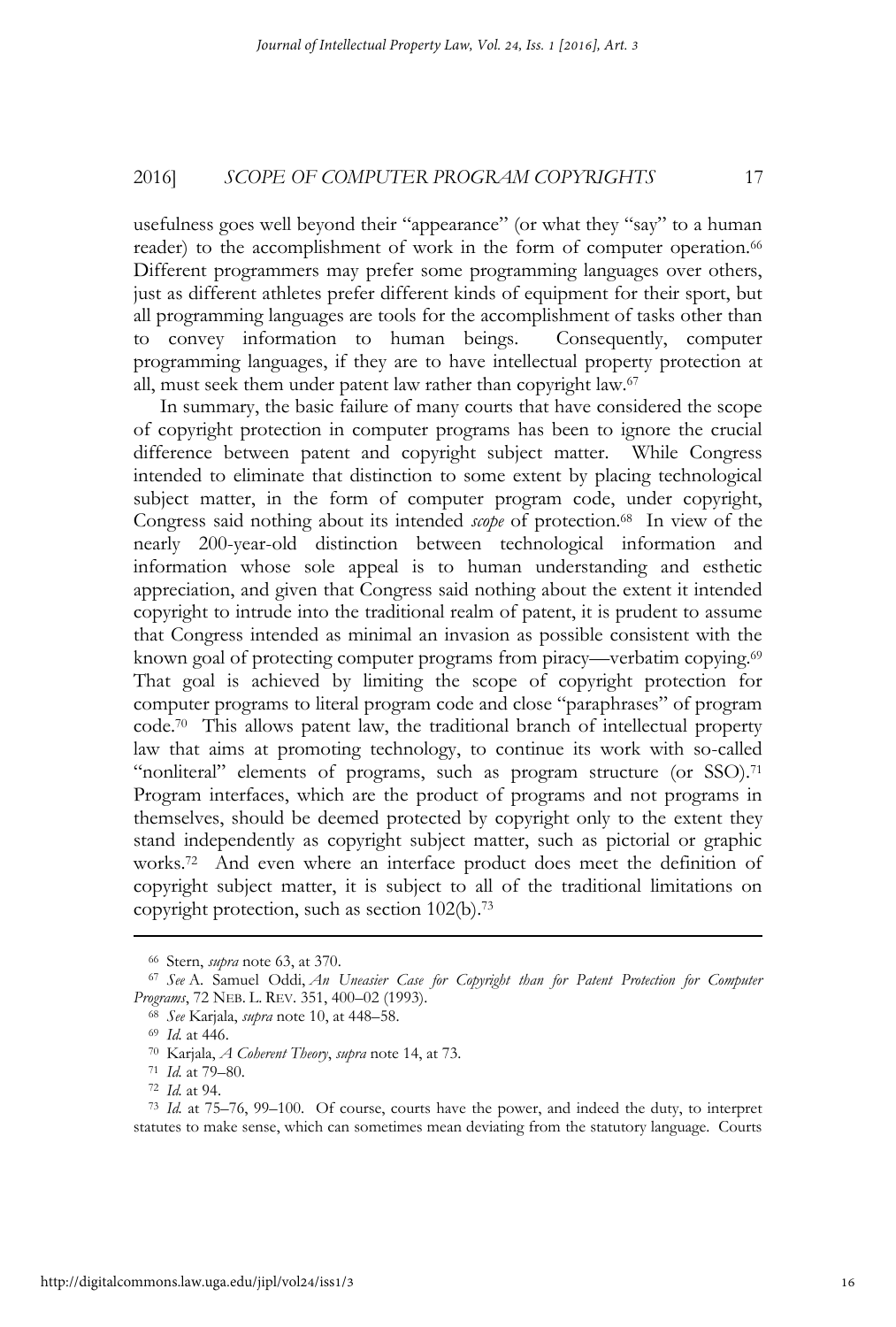#### VI. THE CASE LAW

Although *Altai* and *Lotus* have long been thought the leading authorities for the protection of computer program structure and program interfaces, respectively, a brief discussion of the notorious *Whelan* case is appropriate because of its resurrection by the Federal Circuit in *Oracle*. Here the plaintiff Whelan had written source code for managing a dental laboratory that defendant used as a starting point for writing source code to perform the same function on a different computer, with a different operating system and therefore different instruction set.74 No evidence of literal code similarity was presented; indeed, the substantial similarity issue boiled down to a file structure and five specific subroutines.75 The Third Circuit upheld the trial court's finding of infringement, holding that the program copyright covers the program's "structure, organization, and sequence."76 The court recognized that technological and organizational efficiencies could make the program more or less valuable77 but failed to inquire into the danger that the long-term of copyright protection might give longer protection to technological efficiency than even a patent would give, assuming that a patent were available for the particular technological advance. The *Whelan* court recognized that progress in computer technology was not qualitatively different from progress in other areas of science and the arts,78 but it failed to recognize the *cumulative* nature of technological development. It bought into the "absence of merger" notion as a means of distinguishing idea from expression, even citing *Baker v. Selden* as authority.79 However, *Baker* did not determine that there were no or only a few other ways of doing bookkeeping; it held that any *system* of bookkeeping had to look to patent law for intellectual property protection.80 The *Whelan* court

do this, however, in the service of a policy goal that the literal statutory language does not achieve. In the case of computer programs, all of the policy is in favor of a *narrow* interpretation of the scope of protection, as discussed in the text: the statutory definition aligns itself closely

with the policy goal of keeping separate realms of operation for copyright and patent.<br><sup>74</sup> Whelan Assocs., Inc. v. Jaslow Dental Lab., Inc., 797 F.2d 1222, 1225–26 (3d Cir. 1986).<br><sup>75</sup> Id. at 1232–33.<br><sup>76</sup> Id. at 1248; *s* 

JURIMETRICS J. 33, 76–80 (1987) (critiquing the *Whelan* decision).<br><sup>77</sup> *Whelan*, 797 F.2d at 1230.<br><sup>78</sup> *Id.* at 1238.<br><sup>79</sup> *See id.* at 1234–36.<br><sup>80</sup> Baker v. Selden, 101 U.S. 99, 102 (1879) (discussing the irrelevance satisfying the minimal creativity requirements of copyright law as functional creativity is the province of patent law).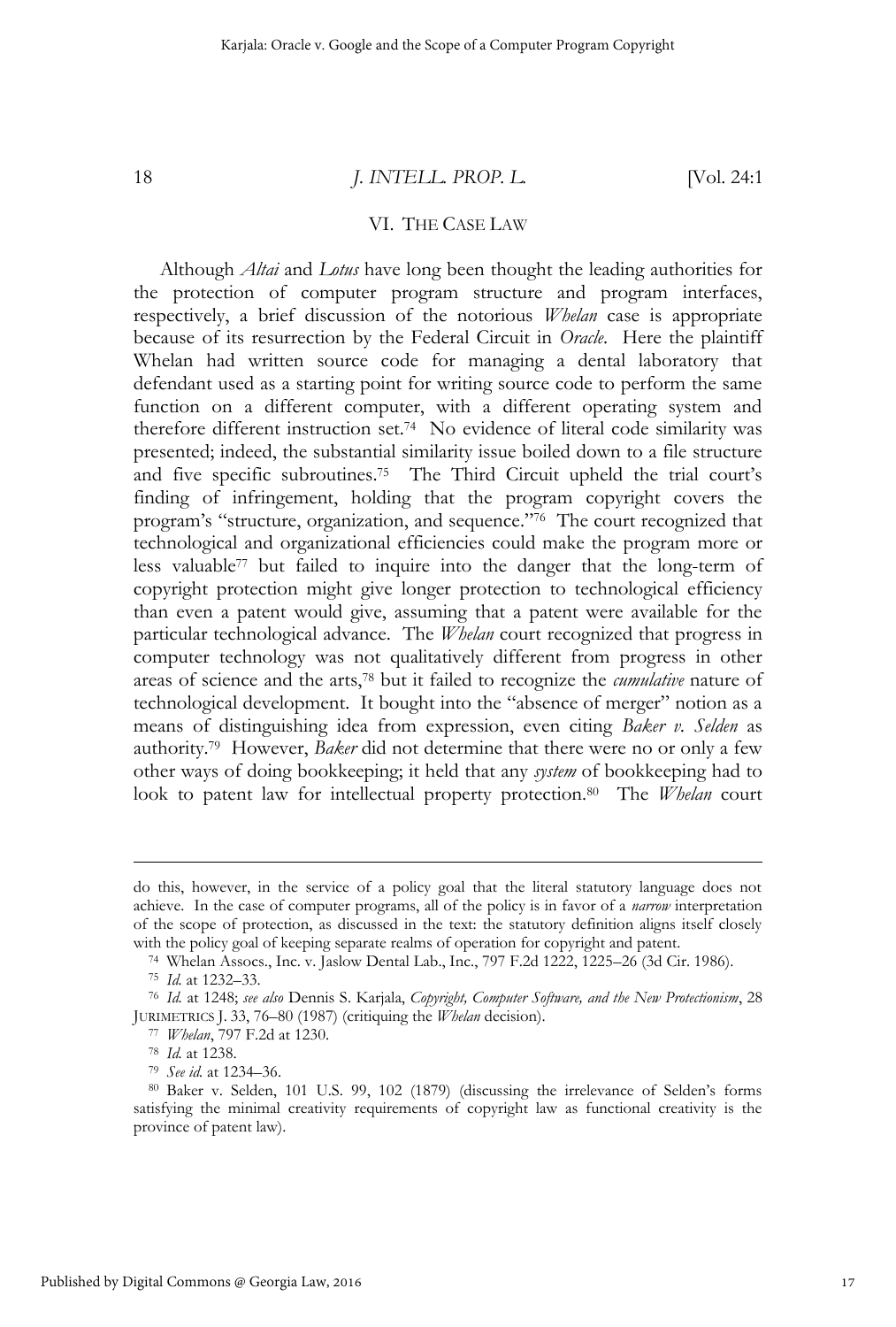made other errors, but we need not belabor them except in the context in which the Federal Circuit in *Oracle* has resurrected the *Whelan* decision.

*Computer Associates v. Altai*81 involved a microcosm of what the Java system tries to accomplish. Whereas Java seeks to apply "write once, run anywhere"82 across a wide spectrum of computing devices, the programs at issue in *Altai* sought the goal of "write once, run on any one of three IBM operating systems."83 The case is factually distinguishable from *Google v. Oracle*, however, in that it was the programs that did the actual conversions from the "write once" language into executable code for the different operating systems (analogous to the "Java Virtual Machine" in the Java system) that were allegedly infringed, not their interface (instruction set) as seen by the "write once" programmer.

The *Altai* court got off to a good start by recognizing that literal object and source code are protected by the program copyright,<sup>84</sup> meaning that its later filtration analysis does not apply to code. This is important, because if we were to filter even code for things like efficient operation, there would be nothing to protect at all (except perhaps, perversely, very badly written programs that, due to their inefficiency, would not be filtered out). The court, however, felt that it had to extend the program copyright to nonliteral elements, because that is what is done for novels and plays<sup>85</sup> (and failing to recognize that we do *not* extend to nonliteral elements for many other types of literary works). The *Altai* court sensed that protecting technological efficiency for the very long term of copyright could not be correct, so it conjured up, pretty much out of thin air but with the help of a few commentators,<sup>86</sup> an approach that divides the program into various "levels of abstraction" and, within each level, filters out all

<sup>81</sup> Computer Assoc. Int'l v. Altai, 982 F.2d 693 (2d Cir. 1992). 82 Oracle Am., Inc. v. Google Inc., 750 F.3d 1339, 1348 (2014). 83 *Computer Assocs. Int'l*, 982 F.2d at 698–99.

<sup>&</sup>lt;sup>84</sup> *Id.* at 702 (but failed to recognize that copyright protection does not extend to nonliteral elements for many other types of literary works).<br><sup>85</sup> *Id.* at 702–03.<br><sup>86</sup> David Nimmer, Richard L. Bernacchi & Gary N. Frischling, *A Structured Approach to* 

*Analyzing the Substantial Similarity of Computer Software in Copyright Infringement Cases*, 20 ARIZ. ST. L.J. 625 (1988); Steven R. Englund, Note, *Process, or Protected Expression?: Determining the Scope of Copyright Protection of the Structure of Computer Programs*, 88 MICH. L. REV. 866 (1990). The *Altai* court's primary criticism of *Whelan* was that *Whelan* allowed only one idea (the overall function performed by the program), treating the rest of the code as "expression." 982 F.2d at 705. This criticism of *Whelan* was correct as far as it went, but the division of the program into "levels of abstraction" had no basis in copyright doctrine. It in no way follows from Judge Learned Hand's "abstractions test," which draws a single abstractions line separating "idea" (more abstract) from "expression" (less abstract) elements of a traditional literary work. *See* Karjala, *A Coherent Theory*, *supra* note 14, at 79 n.75.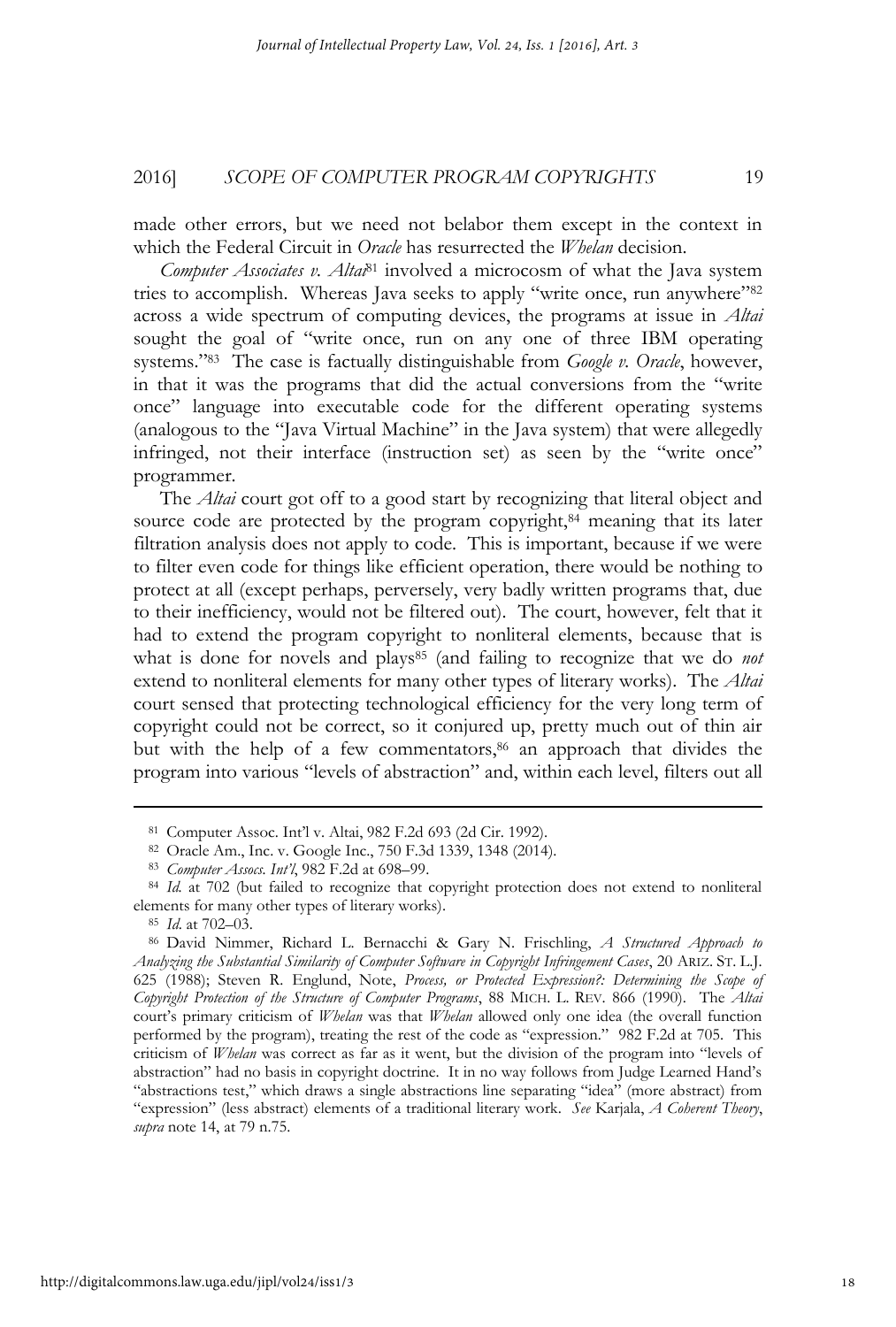elements determined by efficiency considerations, dictated by external factors, or taken from the public domain.87 The court failed to realize that *every* element of a computer program, literal or nonliteral, exists for the functional purpose of causing the computer to operate in a desired manner, subject to technological constraints that always compel tradeoffs in engineering designs.<sup>88</sup> Of course, some software engineers are better than others, so their designs might be deemed more elegant or even more creative, but these characterizations are never made in the abstract but rather with a view to how the program goes about executing its intended function. No one deliberately makes a program *less* efficient simply to achieve some purely esthetic objective in code that no one ever sees.89 Therefore, an honest application of *Altai* necessarily leads to the correct policy-based conclusion that only the program code is protected (because the court had already stated that code was not subject to the filtering process).90

The *Altai* court was one of the few to recognize explicitly the crucial distinction in the statutory definition of "computer program" between the code—the set of statements or instructions—and the "certain result" brought about by execution of the code. The court expressly denied application of its abstraction-filtration-comparison analysis to the interfaces generated by the code:

[W]e note that our decision here does not control infringement actions regarding categorically distinct works, such as certain types of screen displays. These items represent products of computer programs, rather than the programs themselves, and fall under the copyright rubric of audiovisual works. If a computer audiovisual display is copyrighted separately as an audiovisual work, apart from the literary work that generates it

<sup>87</sup> *Computer Assocs. Int'l*, 982 F.2d. at 706–10. 88 Englund, *supra* note 86, at 869. 89 Of course, writing "inefficient" code to achieve some esthetic *output* or result—whatever "inefficient" may mean in this context—is at least conceivable. Perhaps some particular result is only achievable by means of code that, in more normal contexts, would be considered "inefficient." Here we are considering whether any code writer would deliberately write code that achieves the desired result itself less efficiently than more efficient code that achieves the same result.<br><sup>90</sup> *Computer Assocs., Int'l*, 982 F.2d at 710, 714 (suggesting that some "golden nugget" of

protected expression might survive the filtering process, and even that some quantitatively small taking might be a "qualitatively vital aspect . . . of protected expression"); *see also* Karjala, *A Coherent Theory*, *supra* note 14, at 80 (stating that once elements related to efficiency and compatibility have been filtered out, however, it is difficult to see how anything remaining could even be important, let alone "vital").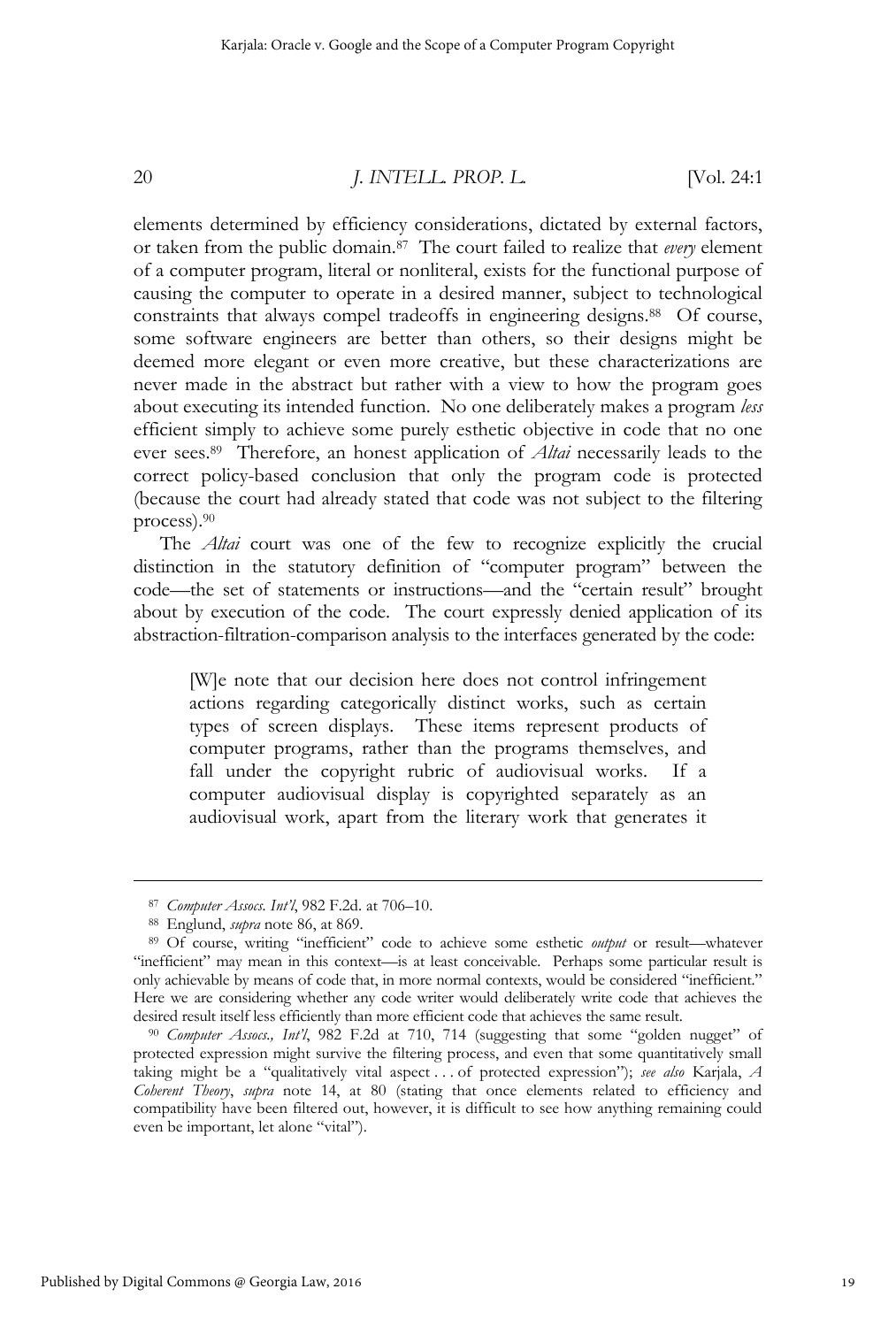(i.e., the program), the display may be protectable regardless of the underlying program's copyright status.91

While the *Altai* court apparently did not have instruction sets and menu command hierarchies in mind, there is no principled difference between program code that generates a video game character and permits the user's moving him around in a designed environment and program code that generates an instruction set with associated syntax that permits a user—an application programmer—to write instructions using that instruction set to accomplish more specific results.

Unfortunately, the First Circuit in *Lotus v. Borland*,<sup>92</sup> failed to note the crucial statutory distinction between program code and the certain result achieved by execution of program code. Rather, the court thought that *Altai* had no application to the menu command hierarchy at issue because *Altai* involved nonliteral copying of code whereas *Lotus* involved literal copying of the Lotus 1- 2-3 command structure.93 Hanging up as it did on the question of whether the copying was "literal" or "nonliteral," the First Circuit failed to ask how the menu command hierarchy was copyright subject matter at all. As the *product* (or "certain result") of a computer program, the command structure is distinct from the code constituting the program. It therefore cannot be covered by the program copyright and must, if it is to be protected at all, be protected as an independently protectable work. As a result of this oversight, the First Circuit saw a potential for copyright protection as a part of the program copyright and only extricated itself from this needless predicament by finding (correctly) that the menu command hierarchy was a "method of operation" excluded from copyright protection by section  $102(b)$ .<sup>94</sup>

<sup>&</sup>lt;sup>91</sup> Computer Assocs., Int'l, 982 F.2d at 703.<br><sup>92</sup> Lotus Development Corp. v. Borland International, Inc., 49 F.3d 807 (1st Cir. 1995).<br><sup>93</sup> Id. at 814–15.<br><sup>94</sup> Id. at 815; *see also* Mitek Holdings, Inc. v. Arce Engineer nn.15, 19 (11th Cir. 1996) (treating the user interface of a wood truss layout program as a nonliteral element of the computer program generating the interface but concluded, correctly, that it was an unprotectable "process" or "method of operation" under § 102(b); recognizing also, the role of patent law in protecting processes and methods).

It is of course the case that the program *code* is also a method of operation, but Congress's decision to include computer programs as copyright subject matter necessarily means, at a minimum, that the protection of program code is an implied exception to section 102(b). There is no evidence that Congress, in expressly deciding to protect easy-to-copy code under copyright, intended to protect any other technological features of programs or computers generally under copyright rather than their traditional protective home under patent law.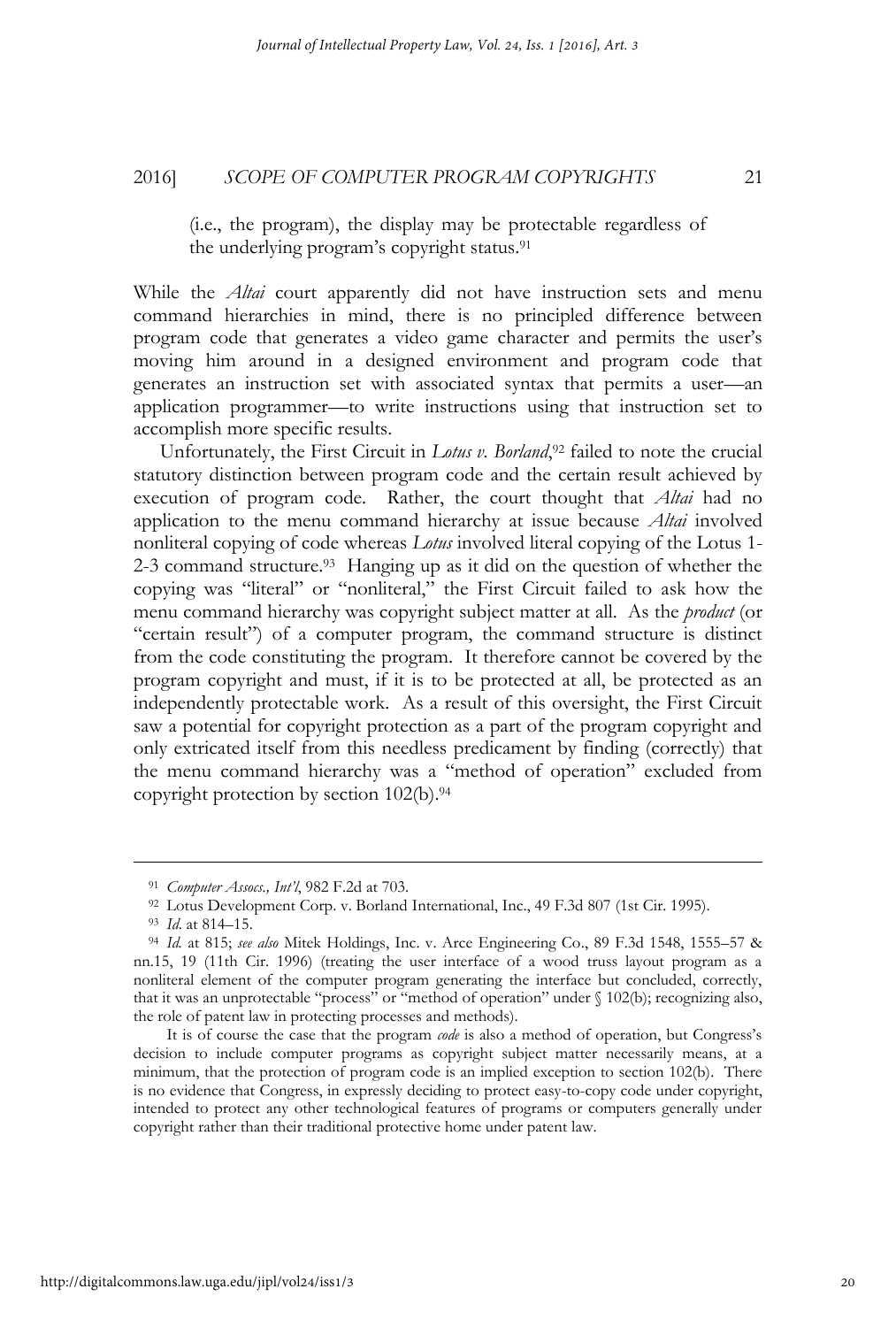The First Circuit's basic problem, therefore, was the same as that for the Altai court, namely, separating protected from nonprotected elements ("idea" from "expression") by abstract reasoning and without reference to the role of patent law under our intellectual property scheme in protecting technological innovation. Many courts dealing with more traditional copyright subject matter have wrestled with the problem of the section 102(b) exclusion against a background of wholesale takings of factual information.95 It may, of course, be correct that not everything we label in ordinary language as a "system" or other term appearing among the section 102(b) exclusions must automatically be excluded from copyright protection, but when these terms are in fact used as the best available descriptor of the aspect of the work in question, some explanation would seem to be in order for why a particular "system," for example, should nevertheless be protected by copyright in the face of section 102(b)'s denial of protection to "systems."96 There is no need for this quandary for interfaces associated with computer programs, however, because both the policy for protecting code and the statutory definition of a computer program as program code—coupled with the absence of even a hint of congressional directive to the contrary—leave these technological features of programs interfaces to their fate under patent or trade secret law unless they independently can be shown to qualify as copyright subject matter. While it is true that functional program interfaces, including programming languages and other means of operating a computer, are also excluded from copyright protection under section 102(b) even if they somehow qualify independently as copyright subject matter, it is rarely, if ever, necessary to go to that stage to eliminate them from copyright protection. Rather, as functional noncode aspects of computer programs, they simply are not copyright subject matter in the first place.

#### VII. APPLICATION TO THE FACTS OF *ORACLE V. GOOGLE*

This case deals with the copyright protectability of application program interfaces, or "APIs," which the Federal Circuit described as ready-to-use programs to perform specific functions on a computer and organized into

<sup>95</sup> *E.g.*, Warren Pub., Inc. v. Microdos Data Corp., 115 F.3d 1509 (11th Cir. 1997) (en banc) (refusing, over a strong dissent, to protect a creative selection of "principal communities" for listings of cable television services as a "system" under § 102(b)); Key Pubs., Inc. v. Chinatown Today Pub. Ent., 945 F.2d 509 (2d Cir. 1991) (protecting the "organizing principle" for a creative selection of categories for listings in a yellow-page directory aimed at the Chinese community, without recognizing that "principles" are among the § 102(b) exclusions). 96 *See* Karjala, *supra* note 10, at 492 & n.217.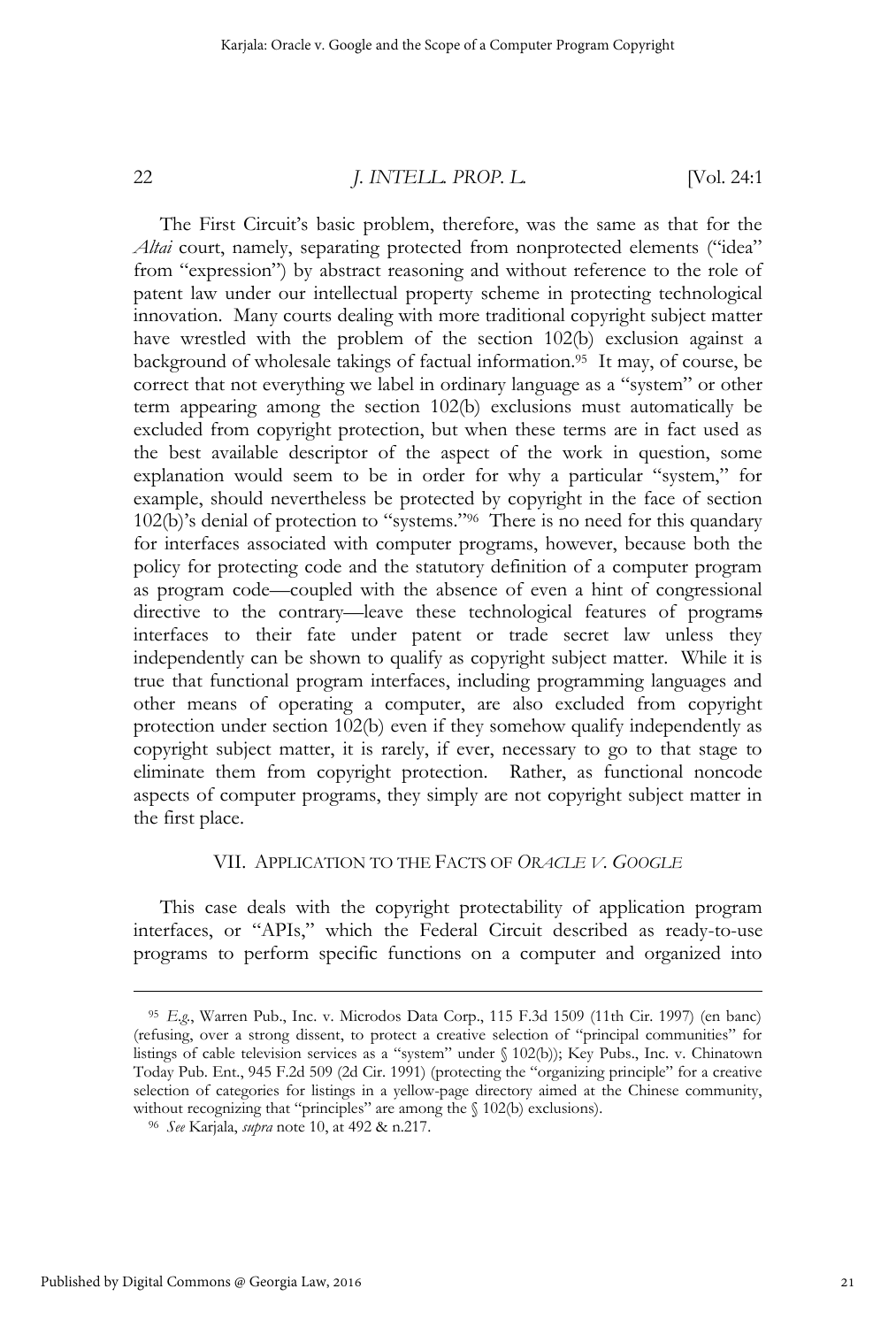groups called "packages."97 At the most basic level is code for performing a specific operation or function, which is called a "method."<sup>98</sup> A third party programmer writing in the Java language could take advantage of these methods—units of code—to perform various functions without writing independent code to perform them. "Classes" specify certain groups of methods (functions) along with the variables and other elements on which the methods operate.99 Finally, the classes and certain related interfaces are grouped into "packages."100 An analogy used by the district court and accepted by the Federal Circuit was the "collection of API packages is like a library, each package is like a bookshelf in the library, each class is like a book on the shelf, and each method is like a how-to chapter in a book."101

Ambiguous use of the term "code," unfortunately, appears to be at the root of the Federal Circuit's error, although Google apparently contributed to it.102 According to the court, both parties to the dispute divided the packages into two types of source code: declaring code and implementing code:

Declaring code is the expression that identifies the prewritten function and is sometimes referred to as the "declaration" or "header." . . . The expressions used by the programmer from the declaring code command the computer to execute the associated implementing code, which gives the computer step-by-step instructions for carrying out the declared function.103

<sup>97</sup> Oracle America, Inc. v. Google, Inc., 750 F.3d 1339, 1347–48 (Fed. Cir. 2014) (stating "[t]his copyright dispute involves 37 packages of computer source code. The parties have often referred to these groups of computer programs, individually or collectively, as 'application programming interfaces,' or API packages."). 98 *Id.* at 1349. 99 *Id.*

<sup>100</sup> *Id.* 

<sup>&</sup>lt;sup>102</sup> *Id.* at 1351 (stating "[a]lthough it is undisputed that certain Android software contains copies of the 37 API packages' declaring code at issue, neither the district court nor the parties specify in which programs those copies appear"). This "declaring code," however, in order to be "contained" as a copy in a Google package would be there only in some binary representation that would allow the Google implementation program to recognize the specific declarations. For example, any word processing program would necessarily contain binary code for the letter "w" that would allow the program to recognize that the letter "w" had been typed and to place the letter at the appropriate spot. The letter "w" is not part of the implementing code for the word processing program except in this very limited sense. 103 *Id*.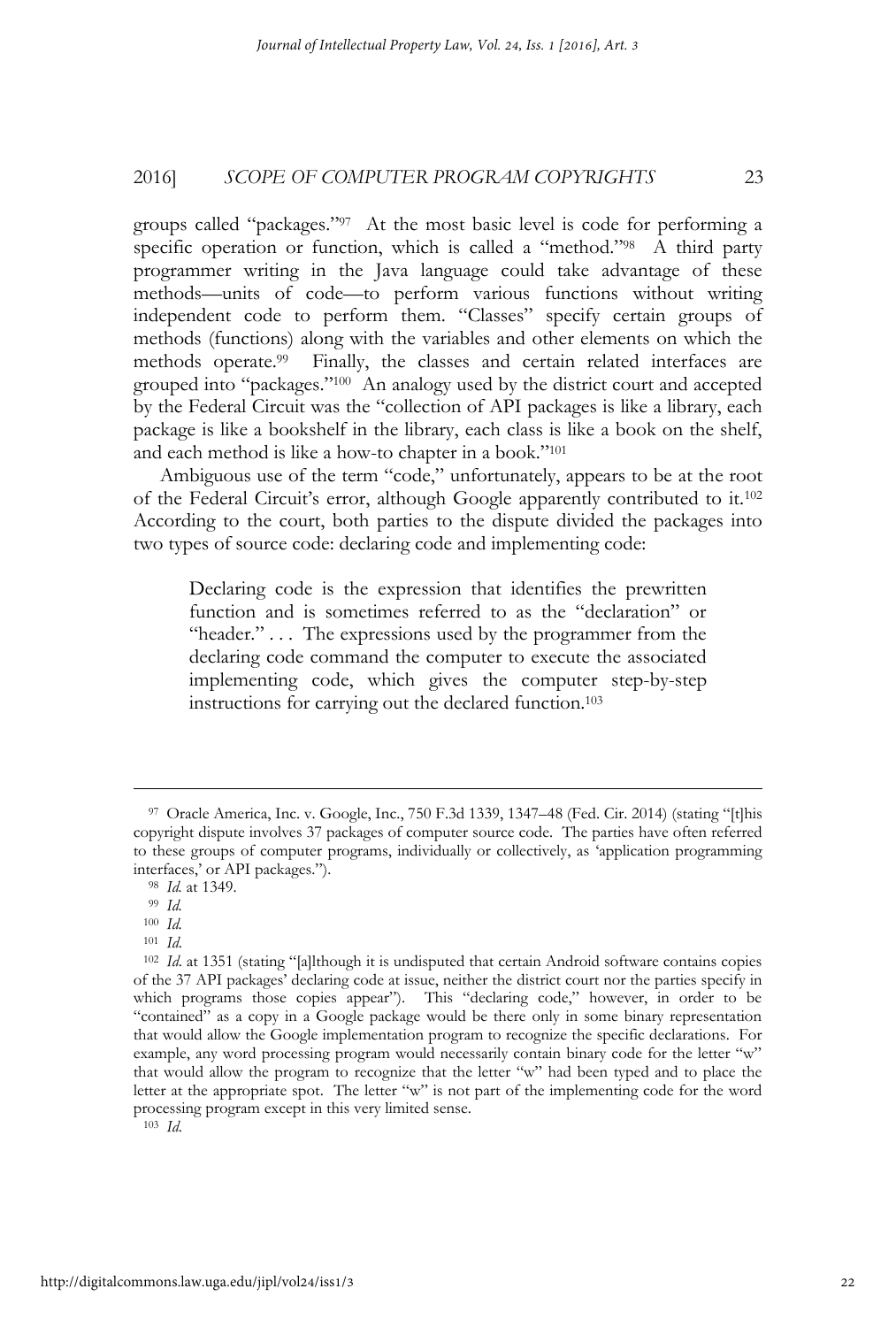Google's system used the headings (called "declaring source code" by the court104) verbatim but wrote its own implementing code for all functions, with two minor exceptions.105 The implementing code for each function (or method), whether in Java or Android, constitutes a computer program—a set of instructions to be used in a computer to achieve a certain result, namely, the function for which it is designed.<sup>106</sup> This implementing code is invisible to the Java programmer, who simply invokes it by means of the appropriate declaration.107 The implementing code is not written in the Java programming language. Rather, the high-level Java source code language is converted into executable object code for a particular computer via a two-step process.108 The Java source code is first converted by the implementing code into "byte-code," which is the input to a given computer's machine-specific Java virtual machine.109 This byte-code is then converted by the Java virtual machine into electronic object code that will run on that particular machine.110 Thus, the implementing code in both Java and Android accomplish the same function converting Java program instructions into a form that can be "understood" by the particular machine on which it is to run.111

The declarations, or headings, however, only become part of a computer program when they are used together with other declarations, statements, or instructions as part of a computer program written in the Java language. Therefore, to refer to these individual headings as "code" is misleading, in that "code" conjures up notions of computer programs, as in "source code" or "object code." Individually, these headings are not computer programs at all; rather, they are individual instructions that can be used when writing computer programs in the Java or Android programming languages. If the individual declarations are to be protected by copyright, against verbatim copying or otherwise, they cannot be protected as "computer programs." Indeed, the implementing code that responds to each heading produces the result required by the given heading. The heading, thus, is part of the "certain result" produced by the implementing code (which is a computer program, as

<sup>104</sup> *Id.* at 1350–51.<br><sup>105</sup> *Id.* at 1351.<br><sup>106</sup> 17 U.S.C. § 101 (2012).<br><sup>107</sup> Oracle Am., Inc. v. Google, Inc., 872 F. Supp. 2d 974, 977 (Cal. 2012) (overturned on other grounds).

<sup>108</sup> *Id.*

<sup>109</sup> *Id.*

<sup>110</sup> *Id.* 111 *Id.* at 978 (explaining that the Android system has its own "virtual machine," called "Dalvik"). The implementing code for a given function would therefore not give the same result as the byte-code produced by the Java system.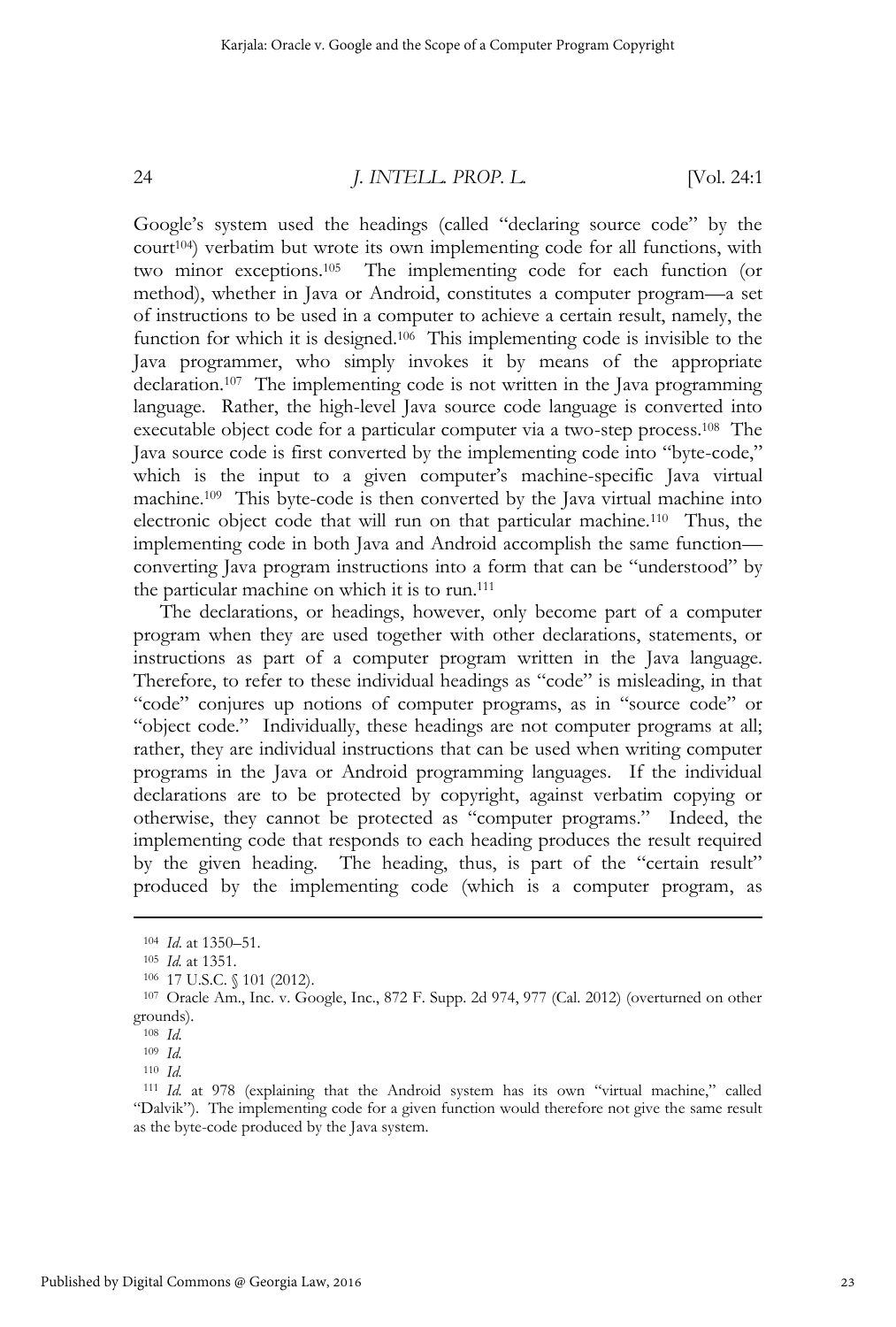discussed above) because the implementing code is written in such a way that it recognizes and accepts the given declaration and executes the function demanded by that declaration.<sup>112</sup>

As an example closer to everyday life, consider a word processing program like Microsoft Word. The program code for Word is written in such a way that when the letter "w" is typed from the keyboard a symbol for "w" appears on the screen at the location of the cursor. Thus, accepting this keystroke, together with those keystrokes associated with many other symbols and allowing their on-screen manipulation, is part of the "certain result" brought about by execution of the Word program. Neither the letter "w" nor the entire set of symbols accepted by Word nor even an entire novel written using the Word program is protected by the copyright held by Microsoft in the Word program, although of course many works written using Word as a tool would be independently protected as literary works, in which the individual Word writers would own the copyright.

Google decided, apparently, that writers of apps for its Android system would want to use the functions contained in thirty-seven Java packages with which most such programmers were already familiar.<sup>113</sup> Google included additional declaration possibilities not available in Java, again presumably because Google thought its app writers would like to make use of such functionalities.114 Any app written for Android, therefore, could be incompatible with a system that can accept only Java. This, of course, represents a threat to Java if the Android system should become so popular that increasing numbers of app programmers start writing solely for Android devices. This competition between two incompatible technological systems, however, is not one that copyright law is designed to mediate. Both Java and Android are programming languages, and as such they are technologies for using computers. Some, but not all, and certainly not simply the *names* of the functions performed, of the aspects of Java are likely patent protectable. To the extent Oracle has a patent in such aspects, Google must either license or invent around. Where a patent is not available for a technological feature, however, copyright cannot be used as a kind of consolation prize. To do so would afford a very long-term copyright without any examination of the level of technological advance. This would eviscerate the role of patent law as the primary source of intellectual property protection for this technology.

<sup>112</sup> Oracle Am., Inc. v. Goggle Inc., 750 F.3d 1339, 1349 (Fed. Cir. 2014). 113 *Id.* at 1350. 114 *Id.* at 1351.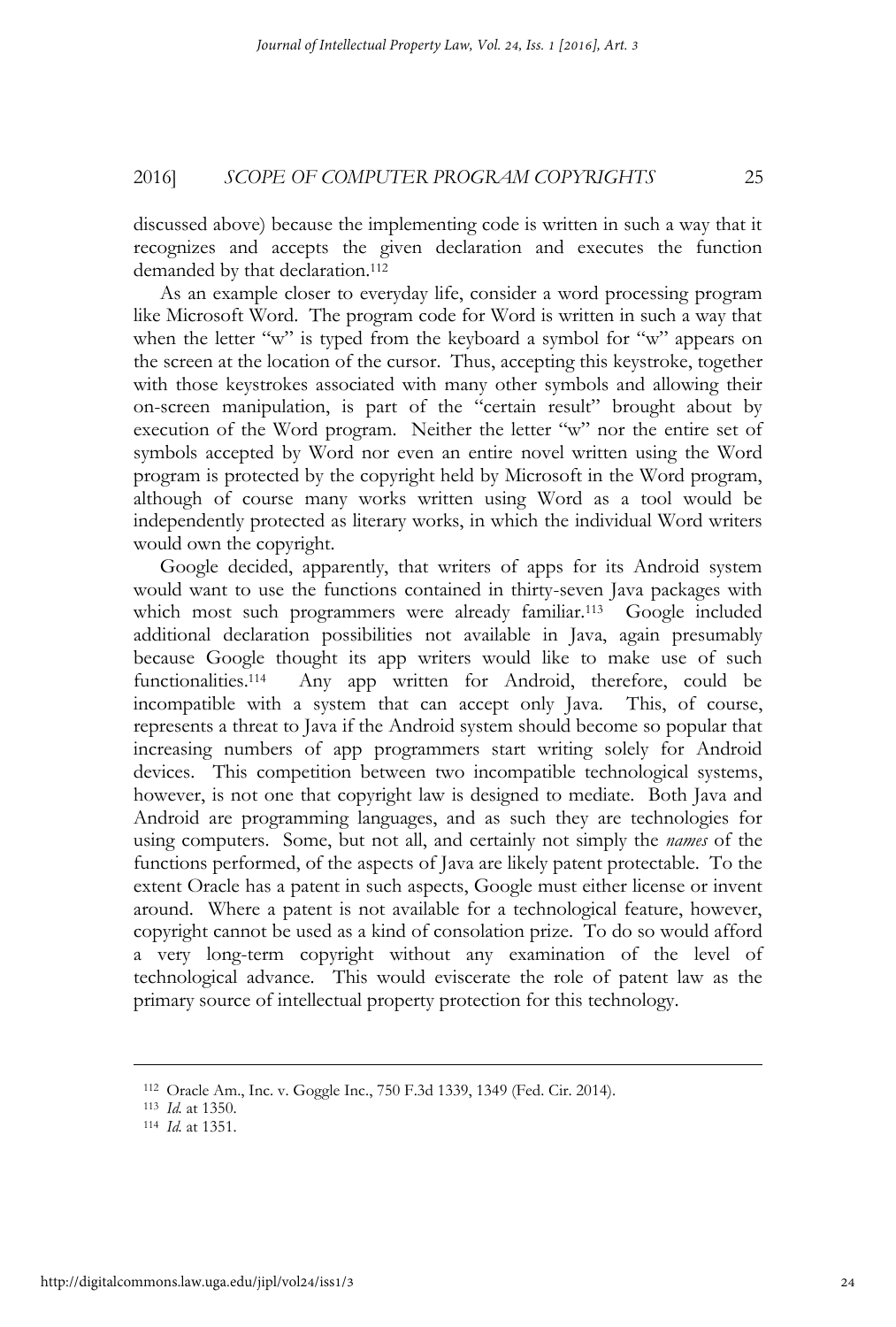The Federal Circuit begins its analysis by noting section 102(b) and *Baker v. Selden*, but it immediately turns to the classification of computer programs as "literary works" and the general rule that copyright protection extends to nonliteral elements of such works.115 It then asserts that both SSO and the user interface are nonliteral elements of a program116 with no reference to the statutory definition of a computer program, or the *Altai* case cited by the Federal Circuit, which provide that the user interface is the *result* of program operation, not an element of the program itself.117 The court cites the 1990's Ninth Circuit decision in *Johnson Controls*118 for the proposition that whether a particular nonliteral element is protected by the program copyright depends on whether the element in question qualifies as expression of an idea as opposed to an idea itself.119 *Johnson Controls* does therefore suggest that at least some nonliteral structural elements of computer programs can be protected. *Johnson Controls*, however, was not only a pre-*Altai* case but also dealt with the issue of whether to reverse the grant of a preliminary injunction.<sup>120</sup> The district court had found a likelihood of success on the merits and, on that basis, presumed irreparable harm—a standard that the Ninth Circuit affirmed as correct.121 Moreover, as noted by the district court in *Oracle v. Google*, 122 the *Johnson Controls* court supplied no standard for determining which program structures would qualify for copyright protection, other than noting that the programs at issue were complex so there appeared to be room for individualized expression.<sup>123</sup> In other words, "absence of merger" was the only test applied with no concern for the potential to protect technological efficiencies with copyright.124

<sup>&</sup>lt;sup>115</sup> *Id.* at 1354–55.<br><sup>116</sup> *Id.* at 1355–56.<br><sup>117</sup> Computer Assocs. Int'l v. Altai, 982 F.2d 693, 703 (1992); *see also* 17 U.S.C. § 101.<br><sup>118</sup> Johnson Controls, Inc. v. Phoenix Control Sys., Inc., 886 F.2d 1173, 1175 ( *Oracle v. Google* arose in the Northern District of California, but because the original action involved patent claims, appeal was to the Federal Circuit, which purported to apply Ninth Circuit law.

<sup>119</sup> Oracle Am., Inc. v. Google, Inc., 750 F.3d 1356 (Fed. Cir. 2014) (citing *Johnson Controls, Inc.*, 886 F.2d at 1175).

<sup>&</sup>lt;sup>120</sup> *Johnson Controls, Inc.*, 886 F.2d at 1174.<br><sup>121</sup> *Id.* (explaining that since that time, based on the Supreme Court's patent decision in a permanent injunction case, eBay Inc. v. MercExchange, L.L.C., 547 U.S. 388 (2006), courts have held that irreparable harm must be shown independently both for preliminary injunctions and in copyright cases). E.g., Saliniger v. Colting, 607 F.3d 68 (2010).<br><sup>122</sup> Oracle Am., Inc. v. Google Inc., 872 F. Supp. 2d 974, 992 (2012).<br><sup>123</sup> Johnson Controls, 886 F.2d at 1175–76.<br><sup>124</sup> The Johnson Controls court cited

process control software packages to include provisions for collecting historical data, and using various integration and averaging schemes to do so, it is unusual to implement this function as a point type, as Johnson did." *Id*. at 1176. Even if we assume the plaintiff was creative in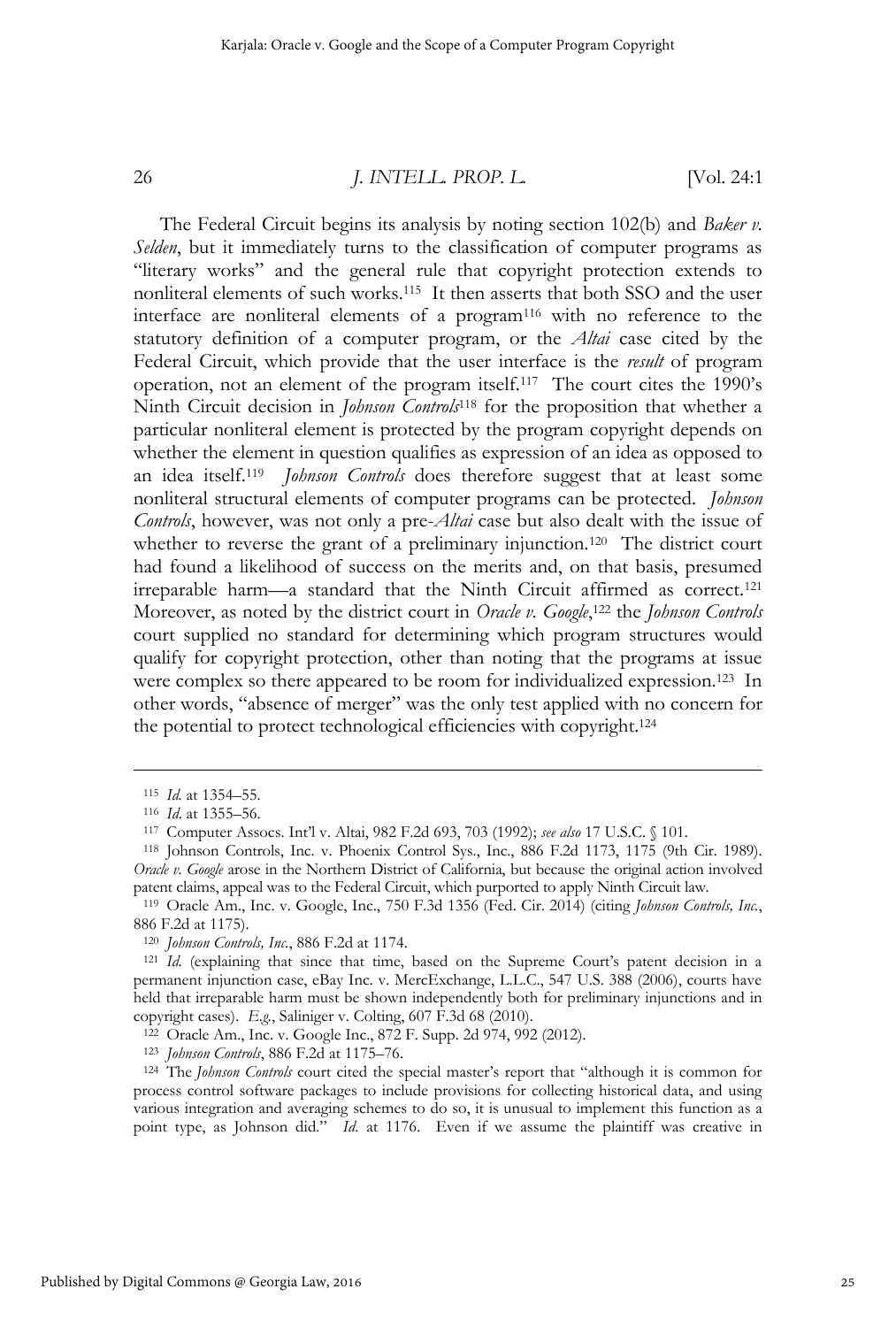The Federal Circuit did recognize that the Ninth Circuit had endorsed the *Altai* test for separating protected from unprotected nonliteral elements of a computer program.125 However, relying solely on cases dealing with traditional copyright subject matter rather than computer programs, the Federal Circuit treated the filtration step of the *Altai* procedure as raising issues only as to infringement, not copyright protectability.126 On this basis, *everything* gets through the *Altai* filters, so neither the "declaring code" (i.e., the declarations or headings, which were the only things that were copied "literally") nor the SSO of the Java packages were precluded from copyright protection.127 Thus,

 $\overline{a}$ 

<sup>125</sup> *Oracle Am., Inc.*, 750 F.3d at 1357.<br><sup>126</sup> *Id.* at 1358. It is one thing, for example, to say that the language of an insurance contract is protected by copyright but only infringed by nearly verbatim copying. Continental Casualty Co. v. Beardsley, 253 F.2d 702 (2d Cir. 1958). That eliminates the need for courts to scrutinize contract language in the abstract and forces would-be drafters of contracts aimed at achieving the same result to redraft where possible, keeping terms of art and including provisions covering most if not all of the same items. It is quite another thing to say that a *technological* work that adopts a similar structure for reasons of compatibility or efficiency infringes, even if the adoption is nearly exact, when exact similarity is necessary for achieving the desired compatibility or efficiency. The Federal Circuit's approach essentially eliminates the crucial filtering step of *Altai*. In this case, it is safe to say that Google *did* rewrite as much of Java as it could while still remaining compatible, with respect to the thirty-seven functions in question, with third-party programs written using these thirty-seven functions. *Oracle Am., Inc.*, 750 F.3d at 1350–51. So, even if we apply merger analysis only at the infringement stage—that is, the copyright in the Java programs is conceded so the only issue is whether Google infringed—anyone comparing the two would immediately see that the vast amount of computer code actually doing functional work was written independently. The only thing left was the names of the programs, i.e., the "declarations." *Id.* at 1352. However, merger denies copyright in the declarations because the same names must be used to ensure compatibility. *Id.* at 1368. Google struggled with this aspect of its case, at times arguing that the merger doctrine denied protection to the declarations. *Id.* at 1370. There should ultimately be no copyright in the declarations at all because they are the result of computer program operations and do not themselves constitute a computer program. Assuming the declarations are somehow a part of the program copyright, though, merger decided "at the copyrightability stage" could have denied copyright to the entire set of programs. *Id.* at 1339, 1359. In *Continental Casualty*, the court denied protection to an entire insurance contract because most of its clauses were standard and could not be rewritten without fear of inviting a different interpretation to the terms in question. *Cont'l Cas. Co.*, 253 F2d at 702. There was no need for the Federal Circuit to get into any of this, because the declarations, as a bare set of headings, are not copyright subject matter. *Oracle Am., Inc.*, 750 F.3d at 1352. 127 *Oracle Am., Inc.*, 750 F.3d at 1364.

implementing the given function as a "point type," no evidence was presented that this implementation was done for esthetic as opposed to functional reasons. If the implementation as point type was a distinct technological improvement over the prior art, the plaintiff would have been entitled to a patent on the improvement. If the improvement did not qualify for a patent the intellectual property statute designed for the protection and promotion of technology—to give it copyright protection affords a much longer monopoly in the improvement with no showing that the improvement benefitted the public enough to qualify for a twenty-year patent.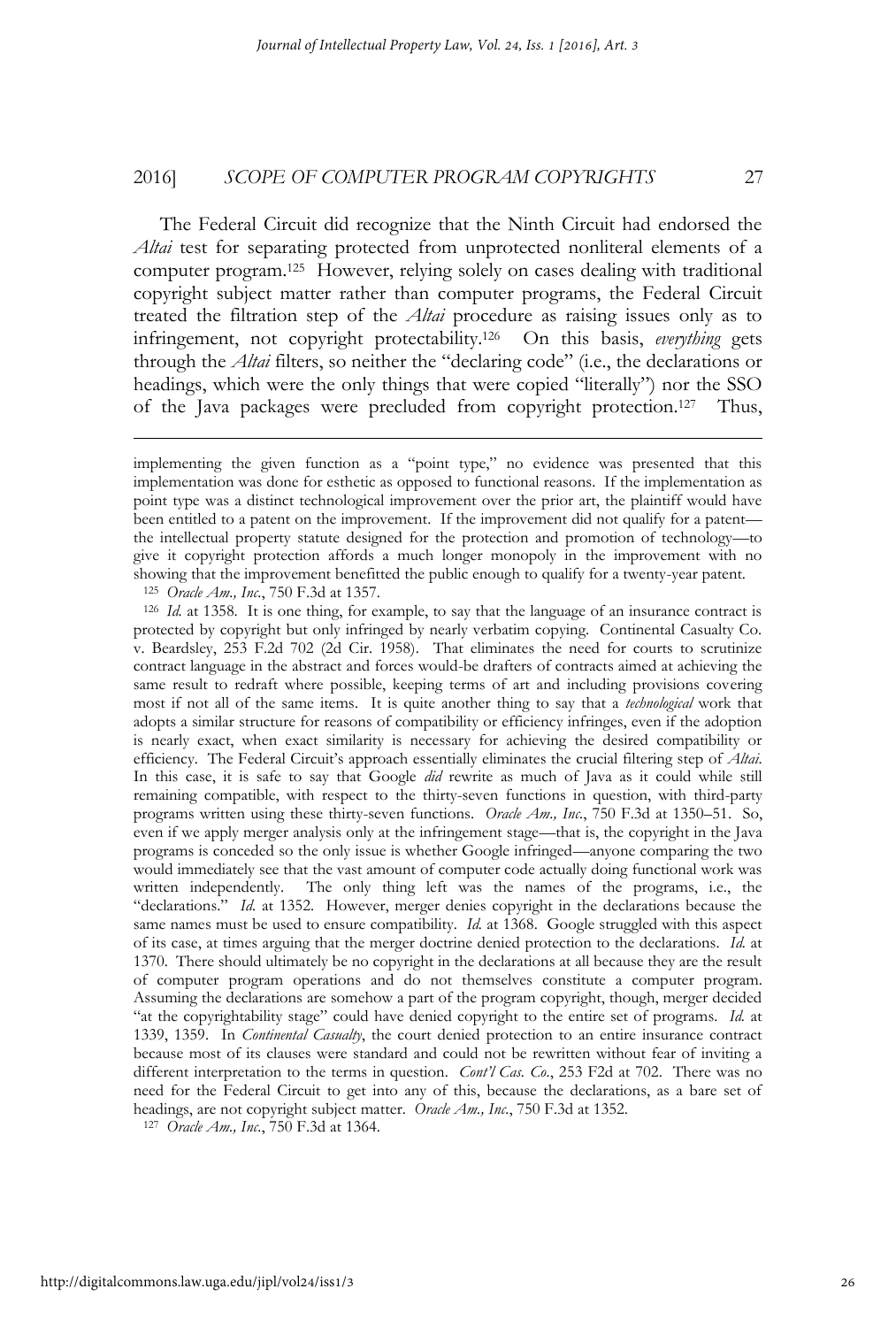verbatim copying of the "declaring code"128 necessarily infringed, and that result did not change even assuming the same headers were necessary for compatibility with the abilities of third-party programmers who had become familiar with the Java system.<sup>129</sup>

This approach is entirely incompatible with the *Altai* filtration approach to determining *the copyright-protected elements* of a computer program. Rather than decide how high up the abstractions ladder courts need to go before finding "idea,"130 the Federal Circuit simply treated all SSO elements that were not eliminated by merger analysis as copyright-protected,131 leaving only infringement analysis in the comparison of the respective SSO elements of the two programs. But if an element of any work (not just a computer program) is copyright protected, verbatim copying of that element will always infringe (absent fair use). This approach thus abandons the *Altai* attempt to separate protected from unprotected elements of a computer program based on notions of efficiency and compatibility.132

We return to the compatibility question shortly, but first we must analyze the Federal Circuit's approach to the issue of the SSO of the Java packages. As discussed above, "creativity" alone is insufficient to bring an element of a work under the protection of the work's copyright, and neither does the availability of a number of ways to achieve a given function imply copyright protection for each specific way of doing it.133 The Federal Circuit relied on the pre-*Altai Johnson Controls* case to conclude that the Ninth Circuit never adopted the "method of operation" reasoning of the First Circuit in *Lotus v. Borland*.<sup>134</sup> *Johnson Controls* did, indeed, state in dictum that computer program SSO is eligible for copyright protection, provided it was "expression" rather than "idea."135 However, the Federal Circuit failed to understand the importance of *later* Ninth Circuit decisions expressly allowing (as fair use) the verbatim copying of an entire computer program for the purpose of learning and making

<sup>128</sup> *Id.* at 1359.<br><sup>129</sup> *Id.* at 1371–72.<br><sup>130</sup> *Id.* at 1356. 131 *Id.* at 1367 ("[U]nder Ninth Circuit law, an original work—even one that serves a function is entitled to copyright protection as long as the author had multiple ways to express the underlying idea.").

<sup>&</sup>lt;sup>132</sup> Computer Assocs. Int'l v. Altai, 982 F.2d 693, 709 (2d Cir. 1992).<br>
<sup>133</sup> See text accompanying *supra* notes 49–50, 52, 54.<br>
<sup>134</sup> Oracle Am., Inc., 750 F.3d at 1365–66.<br>
<sup>135</sup> Johnson Controls, Inc. v. Phoenix Cont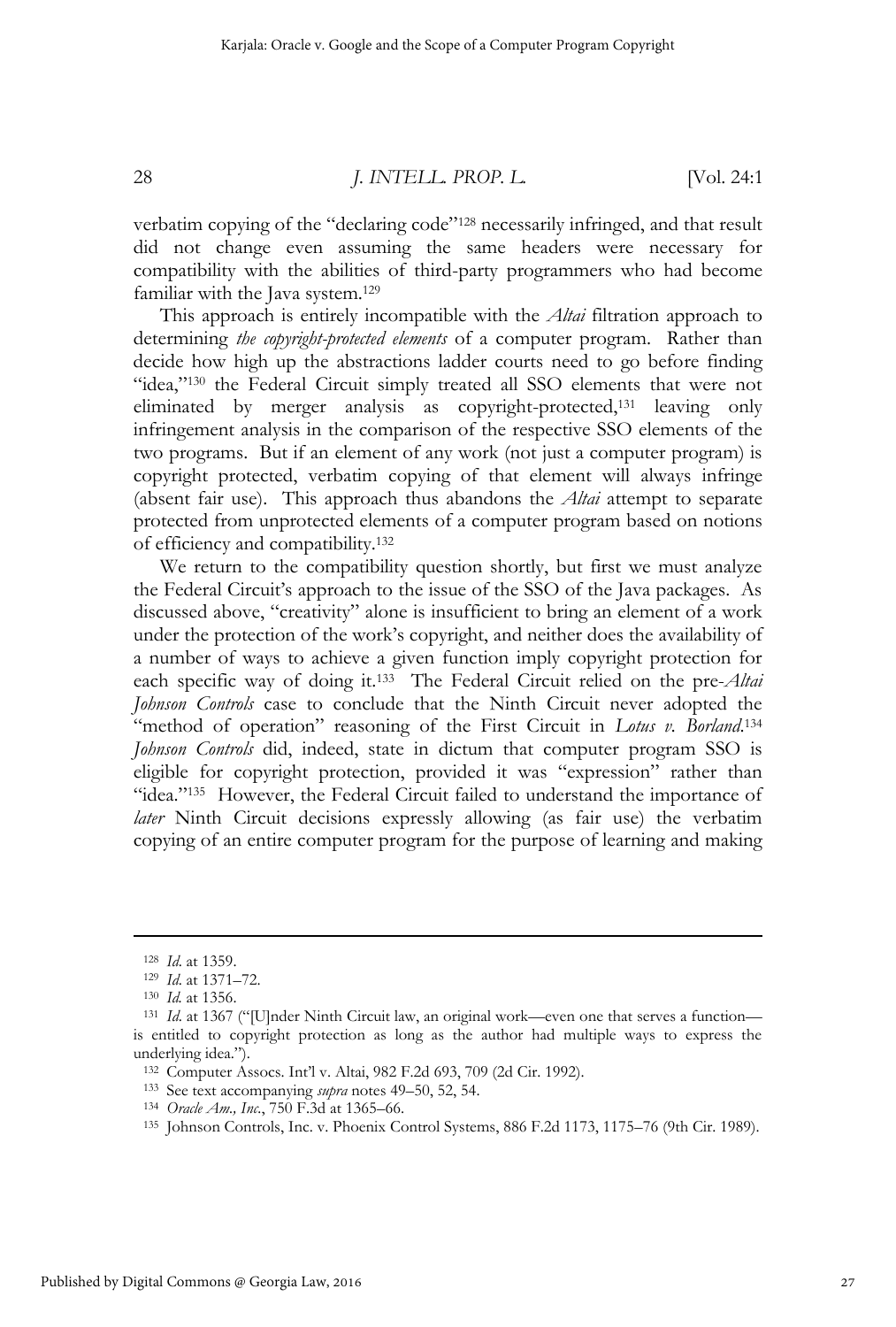use of *unprotected* elements of such programs.136 *Sony v. Connectix*, 137 in particular, should entirely have disposed of Oracle's claim to copyright protection for whatever creative SSO could be found in the grouping of its packages. In *Sony*, the entire program code was initially copied verbatim, so of course there was prima facie copyright infringement. The Federal Circuit dismissed *Sony* as a fair use case, which it was, but the use was fair because none of the copied code was used. The defendant had written independent code to reproduce the exact and entire command structure of the protected program (an operating system). To hold, as the court in *Sony* did, that the verbatim copying of the program code was a fair use because the defendant only made use of unprotected elements necessarily says that the command structure was *not* a protected element of the program. Java, too, is essentially an operating system, but one that works on all computers that have a compiler in the form of a Java Virtual Machine, regardless of their internal operating system. If the command structure and its organization was not protected in *Sony*, as the Ninth Circuit necessarily held, they cannot be protected elements of any of the program code constituting the Java system, either.

On interoperability, notwithstanding express Ninth Circuit language in both *Sega* and *Sony v. Connectix* that even verbatim copying of protected code was a fair use when necessary for achieving otherwise noninfringing compatibility with existing hardware or software, the Federal Circuit reached all the way back to another early case from the Third Circuit, *Apple v. Franklin*. 138 Infringement should have been easy and straightforward in *Apple*, because the defendant copied the entire Apple operating system verbatim. There was therefore no need to look into the scope-of-protection question, and the defendant's argument that copying was necessary in order to achieve compatibility with programs written by third parties (in which Apple, clearly, could claim no copyright interest) was easily dismissed in view of the evidence that Franklin had not even tried to write independent but compatible code. Unfortunately, the *Apple* court went well beyond what was necessary to decide the case, stating that the desire "to achieve total compatibility . . . is a commercial and competitive objective which does not enter into the . . . issue of whether particular ideas and expressions have merged."139 Given the technological

<sup>136</sup> Sony Computer Entertainment Inc. v. Connectix Corp., 203 F.3d 596, 601–03 (9th Cir. 2000); Sega Enterprises Ltd. v. Accolade, Inc., 977 F.2d 1510, 1518, 1526 (9th Cir. 1992), *amended*  by Order and Amended Opinion, D.C. No. CV-91-3871-BAC, Jan. 6, 1993.<br><sup>137</sup> Sony Computer Entertainment, Inc. v. Connectix Corp., 203 F.3d 596 (9th Cir. 2000).<br><sup>138</sup> Apple Comp., Inc. v. Franklin Comp. Corp., 714 F.2d 1240

<sup>2014).</sup>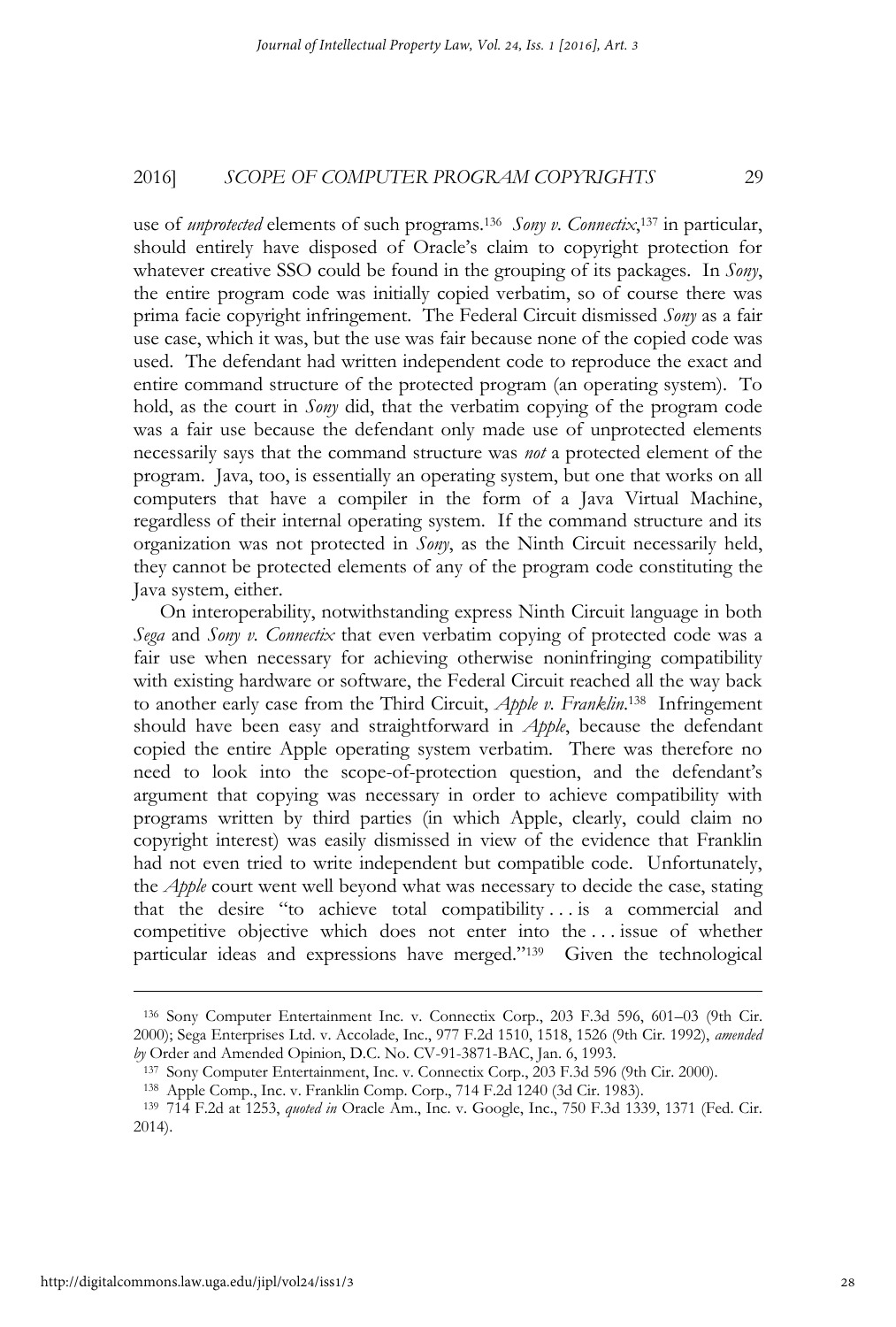nature of computer programs, compatibility is in fact a crucial consideration in determining the scope of protection, because if a competitor cannot build a compatible system (meaning one that presents the same instruction set and syntax), the program copyright covers not only the program code as intended by Congress but also gives a monopoly on the execution of programs written by *independent third parties*, because no competitor can create a compatible system.140 By following the old *Apple* dictum instead of the more recent Ninth Circuit holdings, the Federal Circuit essentially denied that Google had any legitimate interest in trying to take advantage of the training and experience that many third party Java programmers had acquired.141 This implies that only Oracle has a right to take advantage of the training hours put in independently and without pay from Oracle by the many third party Java programmers. The district court correctly recognized that Oracle's position on interoperability would give Oracle the exclusive right not simply to the version of program code in which Oracle held an undisputed copyright but to *all* program code that would implement the same set of functions to achieve the same result.142 There is no indication that Congress intended copyright in computer programs to range so broadly. Indeed, it was the vulnerability of electronic *code* to quick and easy piracy—because patent protection is not available for most programs—that led to protection of code under copyright, notwithstanding its technological nature. Those seeking such an expanded application of copyright law to technology, where no evidence has emerged in over thirty years of steadily developing program technology that noncode aspects of program technology are similarly vulnerable, should have the burden of showing either that Congress intended such a result or, at a minimum, of giving a policy based reason for bringing copyright so much further into the traditional realm of patent.

By limiting its "copyrightability" analysis to creativity and absence of merger, the Federal Circuit failed to come to grips with computer programs as unique copyright subject matter. The approaches we take to determine the scope of protection in a traditional and nonfunctional literary work, such as a novel, cannot be blindly applied to functional technological works like computer programs. Everyone agrees that Congress intended to use copyright law to protect program code, and it necessarily follows that section 102(b) has been amended implicitly with respect to program code. The issue in this case is not

<sup>140</sup> *Sega Enterprises Ltd.*, 977 F.2d at 1523–24 (stating that in the context of promoting thirdparty competition via independently written code, the *Sega* court said, "an attempt to monopolize the market by making it impossible for others to compete runs counter to the statutory purpose of promoting creative expression").

<sup>141</sup> *Oracle Am., Inc.*, 750 F.3d at 1371.<br><sup>142</sup> Oracle Am., Inc. v. Google Inc., 872 F. Supp. 2d 974, 1001–02 (N.D. Cal. 2012).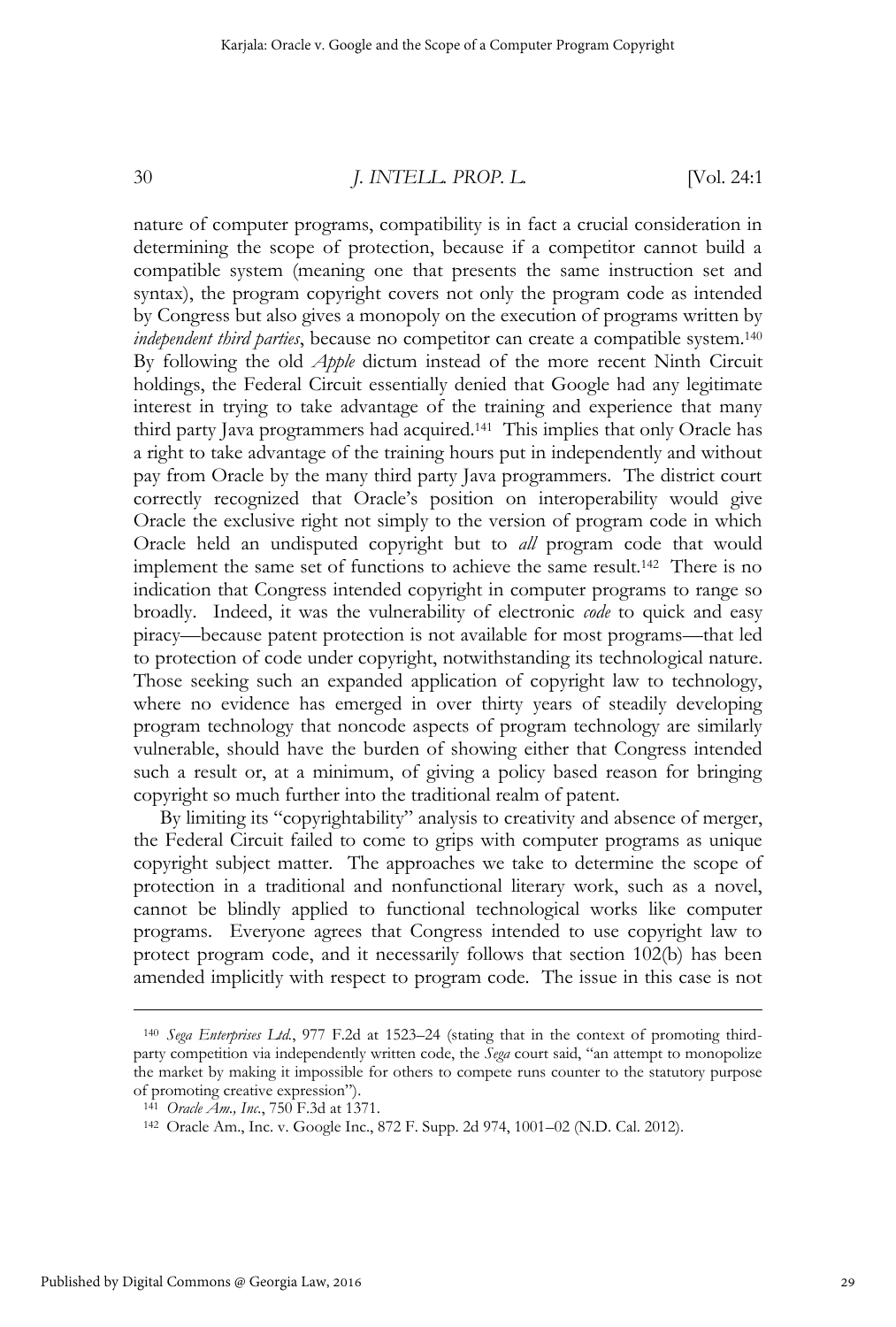program code, however, notwithstanding the Federal Circuit's repeated use of the term "code" in describing the copying that occurred. What was copied here was a part of the *product* of code—part of the "certain result" that is brought about by execution of the program (i.e., the code). Congress has not spoken on how far up the abstractions ladder copyright in the program code should extend. Nor has Congress given any hint that section 102(b) no longer applies to noncode but functional elements of computer programs such as SSO.

Program technology remains technology. Technology is protected under our intellectual property system with patent, and to some extent trade secret, law. Both patent and trade secret have internal limitations that are absent from copyright: in particular, patent lasts for only twenty years and must be passed by a qualified examiner as a nonobvious technological advance. Trade secret lasts only so long as the technology remains secret. To interpret copyright, which requires no examination for quality and lasts for ninety-five years, as protecting functional noncode aspects of programs allows copyright to trench deeply into the realm of patent and trade secret with no indication from Congress that such a disruption in the balances of our intellectual property system was desired or intended.

#### VIII. SUMMARY

Copyright protects the literal code of computer programs, but Congress has not spoken on the scope of that protection. Both policy and doctrinal analysis, however, show that protection in a computer program should be limited to literal code, and close paraphrases. Moreover, computer program interfaces are not protected by the program copyright because they are the product, the "certain result," of the operation of computer programs. Any aspect of a program interface that independently qualifies as copyright subject matter may be protected, but subject to all of the traditional limitations on copyright. The Java interface consists simply of a set of allowable instructions, each with a specific syntax, for use in building new computer programs. In other words, it is a programming language, essentially created and presented to the user (i.e., the Java programmer) by the Java Virtual Machine that comprises a part of nearly every computer now. The Java Virtual Machine is a set of complex computer programs and unquestionably copyright subject matter, but Google did not copy any of the code contained in the Java virtual Machine. It used only the "certain result" generated by execution of the Java Virtual Machine—